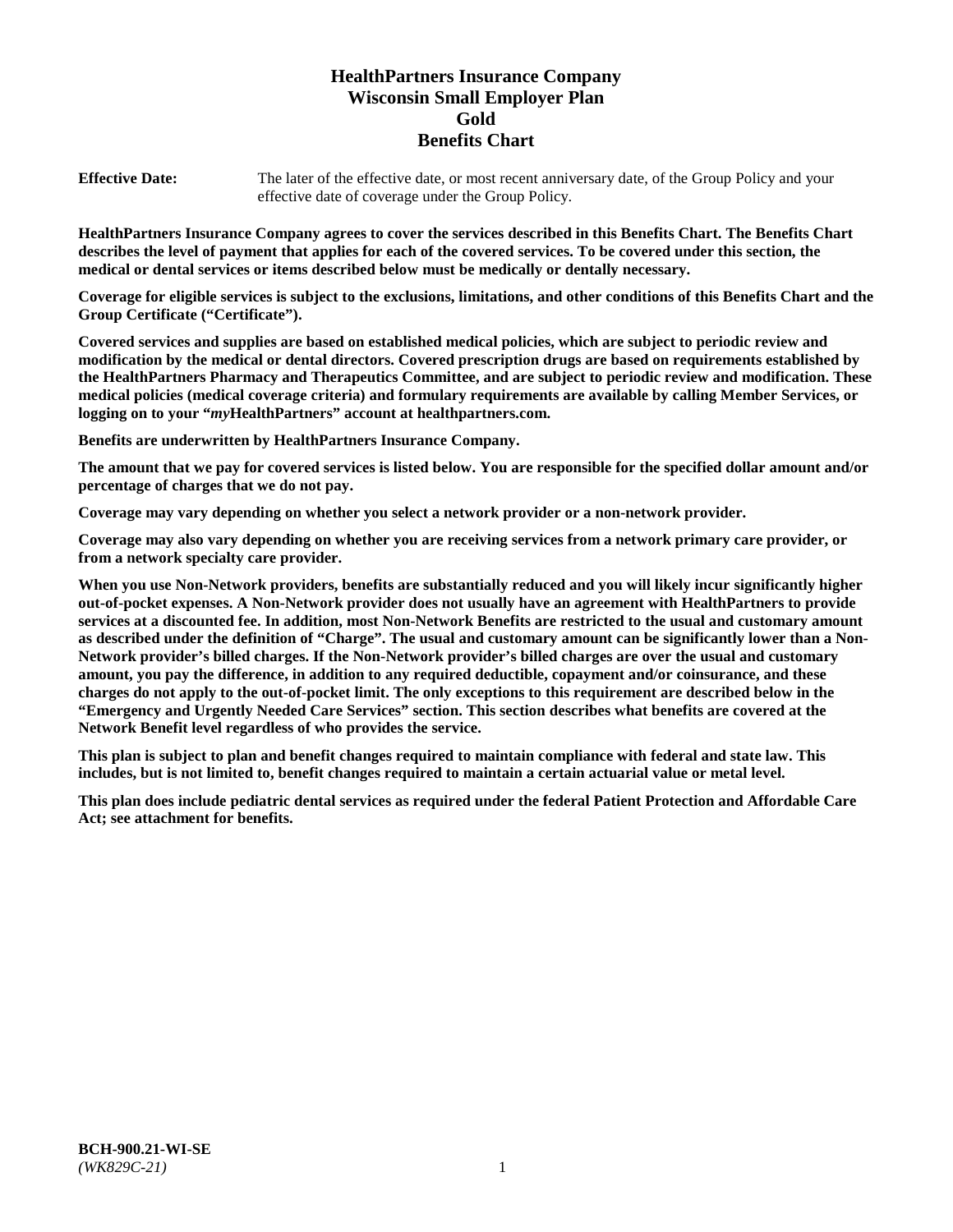# **These definitions apply to this Benefits Chart. They also apply to the Certificate.**

| <b>Biosimilar Drug:</b> | A prescription drug, approved by the Food and Drug Administration (FDA), that the FDA has<br>determined is biosimilar to and interchangeable with a biological brand name drug. Biosimilar<br>drugs are not considered generic drugs and are not covered under the generic drug benefit.                                                                                                                                                                                                                                                                                                                                                     |
|-------------------------|----------------------------------------------------------------------------------------------------------------------------------------------------------------------------------------------------------------------------------------------------------------------------------------------------------------------------------------------------------------------------------------------------------------------------------------------------------------------------------------------------------------------------------------------------------------------------------------------------------------------------------------------|
| <b>Brand Name Drug:</b> | A prescription drug, approved by the Food and Drug Administration (FDA), that is manufactured,<br>sold, or licensed for sale under a trademark by the pharmaceutical company that originally<br>researched and developed the drug. Brand name drugs have the same active-ingredient formula as<br>the generic version of the drug. However, generic drugs are manufactured and sold by other drug<br>manufacturers and are generally not available until after the patent on the brand name drug has<br>expired. A few brand name drugs may be covered at the generic drug benefit level if this is<br>indicated on the formulary.           |
| <b>Calendar Year</b>    | This is the 12-month period beginning 12:01 A.M. Central Time, on January 1, and ending 12:00<br>A.M. Central Time of the next following December 31.                                                                                                                                                                                                                                                                                                                                                                                                                                                                                        |
| <b>Charge:</b>          | For covered services delivered by a network provider, this is the provider's discounted fee for a<br>given medical/surgical service, procedure or item.                                                                                                                                                                                                                                                                                                                                                                                                                                                                                      |
|                         | For covered services delivered by non-network providers, a contracted rate may apply if such<br>arrangement is available to HealthPartners.                                                                                                                                                                                                                                                                                                                                                                                                                                                                                                  |
|                         | For the usual and customary charge for covered services delivered by non-network providers, our<br>payment is calculated using one of the following options to be determined at HealthPartners'<br>discretion: 1) a percentage of the Medicare fee schedule; 2) a comparable schedule if the service is<br>not on the Medicare fee schedule; or 3) a commercially reasonable rate for such service.                                                                                                                                                                                                                                          |
|                         | The usual and customary charge is the maximum amount allowed that we consider in the<br>calculation of the payment of charges incurred for certain covered services. You must pay for any<br>charges above the usual and customary charge, and they do not apply to the out-of-pocket limit.                                                                                                                                                                                                                                                                                                                                                 |
|                         | A charge is incurred for covered ambulatory medical and surgical services, on the date the service<br>or item is provided. A charge is incurred for covered inpatient services, on the date of admission to<br>a hospital. To be covered, a charge must be incurred on or after your effective date and on or<br>before the termination date.                                                                                                                                                                                                                                                                                                |
| Copayment/Coinsurance:  | The specified dollar amount, or percentage, of charges incurred for covered services, which we do<br>not pay, but which you must pay, each time you receive certain medical services, procedures or<br>items. Our payment for those covered services or items begins after the copayment or coinsurance<br>is satisfied. Covered services or items requiring a copayment or coinsurance are specified in this<br>Benefits Chart.                                                                                                                                                                                                             |
|                         | For services provided by a network provider:<br>An amount which is listed as a flat dollar copayment is applied to a network provider's discounted<br>charge for a given service. However, if the network provider's discounted charge for a service or<br>item is less than the flat dollar copayment, you will pay the network provider's discounted charge.<br>An amount which is listed as a percentage of charges or coinsurance is based on the network<br>provider's discounted charges, calculated at the time the claim is processed, which may include an<br>agreed upon fee schedule rate for case rate or withhold arrangements. |
|                         | For services provided by a non-network provider:<br>Any copayment or coinsurance is applied to the lesser of the provider's charges or the usual and<br>customary charge for a service.                                                                                                                                                                                                                                                                                                                                                                                                                                                      |
|                         | A copayment or coinsurance is due at the time a service is provided, or when billed by the<br>provider. The copayment or coinsurance applicable for a scheduled visit with a HealthPartners<br>network provider will be collected for each visit, late cancellation and failed appointment.                                                                                                                                                                                                                                                                                                                                                  |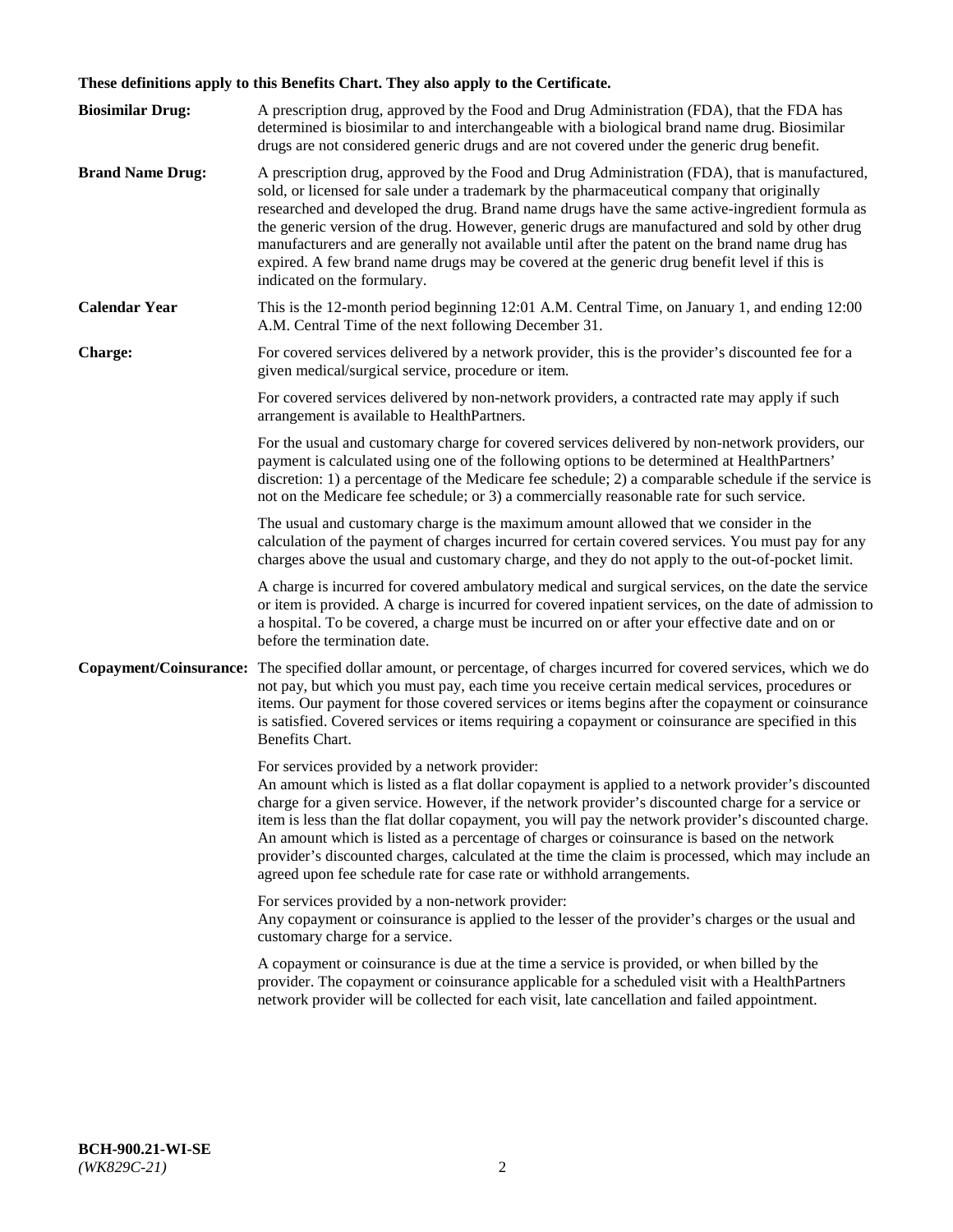| Deductible:                                | The specified dollar amount of charges incurred for covered services, which we do not pay, but an<br>enrollee or a family has to pay first in a calendar year. Our payment for those services or items<br>begins after the deductible is satisfied. For network providers, the amount of the charges that apply<br>to the deductible are based on the network provider's discounted charges, calculated at the time<br>the claim is processed, which may include an agreed upon fee schedule rate for case rate or<br>withhold arrangements. For non-network providers, the amount of charges that apply to the<br>deductible are the lesser of the provider's charges or the usual and customary charge for a service. |
|--------------------------------------------|-------------------------------------------------------------------------------------------------------------------------------------------------------------------------------------------------------------------------------------------------------------------------------------------------------------------------------------------------------------------------------------------------------------------------------------------------------------------------------------------------------------------------------------------------------------------------------------------------------------------------------------------------------------------------------------------------------------------------|
|                                            | Any amounts paid or reimbursed by a third party, including but not limited to: point of service<br>rebates, manufacturer coupons, manufacturer debits cards or other forms of direct reimbursement<br>to an Insured for a product or service, will not apply toward your deductible, to the extent<br>permitted under state and federal law.                                                                                                                                                                                                                                                                                                                                                                            |
|                                            | Your plan has an embedded deductible. This means once an Insured meets the individual<br>deductible, the plan begins paying benefits for that person. If two or more members of the family<br>meet the family deductible, the plan begins paying benefits for all members of the family,<br>regardless of whether each Insured has met the individual deductible. However, an Insured may<br>not contribute more than the individual deductible toward the family deductible.                                                                                                                                                                                                                                           |
|                                            | All services are subject to the deductible unless otherwise indicated below in this Benefits Chart.                                                                                                                                                                                                                                                                                                                                                                                                                                                                                                                                                                                                                     |
| <b>Formulary:</b>                          | This is a current list, which may be revised from time to time, of prescription drugs, medications,<br>equipment and supplies covered by us as indicated in this Benefits Chart which are covered at the<br>highest benefit level. Some drugs on the formulary may require prior authorization to be covered<br>as formulary drugs. The formulary, and information on drugs that require prior authorization, are<br>available by calling Member Services, or logging on to your "myHealthPartners" account at<br>healthpartners.com.                                                                                                                                                                                   |
| <b>Generic Drug:</b>                       | A prescription drug, approved by the Food and Drug Administration (FDA), that the FDA has<br>determined is comparable to a brand name drug product in dosage form, strength, route of<br>administration, quality, intended use and documented bioequivalence. Generally, generic drugs<br>cost less than brand name drugs. Some brand name drugs may be covered at the generic drug<br>benefit level if this is indicated on the formulary.                                                                                                                                                                                                                                                                             |
| <b>Lifetime Maximum</b><br><b>Benefit:</b> | The specified coverage limit actually paid by us for services and/or charges incurred by you for any<br>given procedure or diagnosis. Payment of benefits under this Benefits Chart ceases when that lifetime<br>maximum benefit is reached. You have to pay for any subsequent charges.                                                                                                                                                                                                                                                                                                                                                                                                                                |
| <b>Non-Formulary Drug:</b>                 | This is a prescription drug, approved by the Food and Drug Administration (FDA), that is not on<br>the formulary, is medically necessary and is not investigative or experimental or otherwise<br>excluded under the Certificate.                                                                                                                                                                                                                                                                                                                                                                                                                                                                                       |
|                                            | Out-of-Pocket Expenses: You pay the specified copayments/coinsurance and deductibles applicable for particular services,<br>subject to the out-of-pocket limit described below. These amounts are in addition to the monthly<br>premium payments.                                                                                                                                                                                                                                                                                                                                                                                                                                                                       |
| <b>Out-of-Pocket Limit:</b>                | You pay the copayments/coinsurance and deductibles for covered services, to the individual or<br>family out-of-pocket limit. Thereafter we cover 100% of the charges incurred for all other covered<br>services, for the rest of the calendar year. You pay amounts greater than the out-of-pocket limit if<br>you exceed any lifetime maximum benefit or any visit or day limits.                                                                                                                                                                                                                                                                                                                                      |
|                                            | Non-Network Benefits above the usual and customary charge (see definition of charge above) do<br>not apply to the out-of-pocket limit.                                                                                                                                                                                                                                                                                                                                                                                                                                                                                                                                                                                  |
|                                            | Non-Network Benefits for transplant surgery do not apply to the out-of-pocket limit.                                                                                                                                                                                                                                                                                                                                                                                                                                                                                                                                                                                                                                    |
|                                            | Any amounts paid or reimbursed by a third party, including but not limited to: point of service<br>rebates, manufacturer coupons, manufacturer debit cards or other forms of direct reimbursement to<br>an Insured for a product or service, will not apply as an out-of-pocket expense, to the extent<br>permitted under state and federal law.                                                                                                                                                                                                                                                                                                                                                                        |
|                                            | You are responsible to keep track of the out-of-pocket expenses. Contact Member Services for<br>assistance in determining the amount paid by the enrollee for specific eligible services received.<br>Claims for reimbursement under the out-of-pocket limit provisions are subject to the same time<br>limits and provisions described under the "Claims Provisions" section of the Certificate.                                                                                                                                                                                                                                                                                                                       |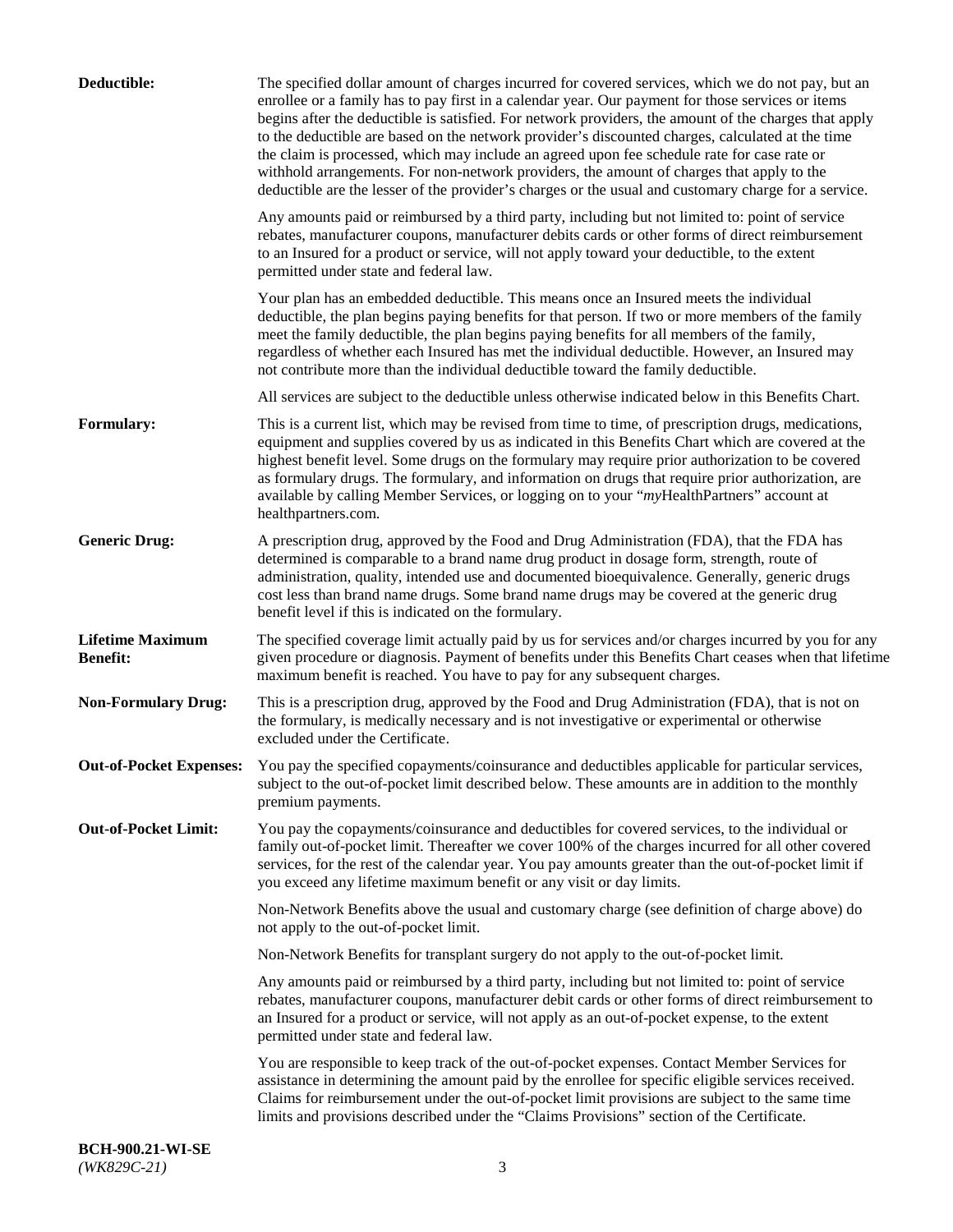|                             | Primary Care Providers: These are providers in the following categories: Family Practice, General Practice, Internal<br>Medicine, Pediatrics, Adolescent Medicine, Adult Medicine and Geriatrics.                                                                                                                                                                                                                                                                                                                                     |
|-----------------------------|---------------------------------------------------------------------------------------------------------------------------------------------------------------------------------------------------------------------------------------------------------------------------------------------------------------------------------------------------------------------------------------------------------------------------------------------------------------------------------------------------------------------------------------|
|                             | <b>Specialty Care Providers:</b> These are providers who are not in the following categories: Family Practice, General Practice,<br>Internal Medicine, Pediatrics, Adolescent Medicine, Adult Medicine and Geriatrics.                                                                                                                                                                                                                                                                                                                |
| <b>Specialty Drug List:</b> | This is a current list, which may be revised from time to time, of prescription drugs, medications,<br>equipment and supplies, which are typically bio-pharmaceuticals. The purpose of a specialty drug<br>list is to facilitate enhanced monitoring of complex therapies used to treat specific conditions.<br>Specialty drugs are covered by us as indicated in this Benefits Chart. The specialty drug list is<br>available by calling Member Services, or logging on to your "myHealthPartners" account at<br>healthpartners.com. |
| virtuwell:                  | This is an online service that you may use to receive a diagnosis and treatment for certain routine<br>conditions, such as a cold and flu, ear pain and sinus infections. You may access the virtuwell<br>website at virtuwell.com.                                                                                                                                                                                                                                                                                                   |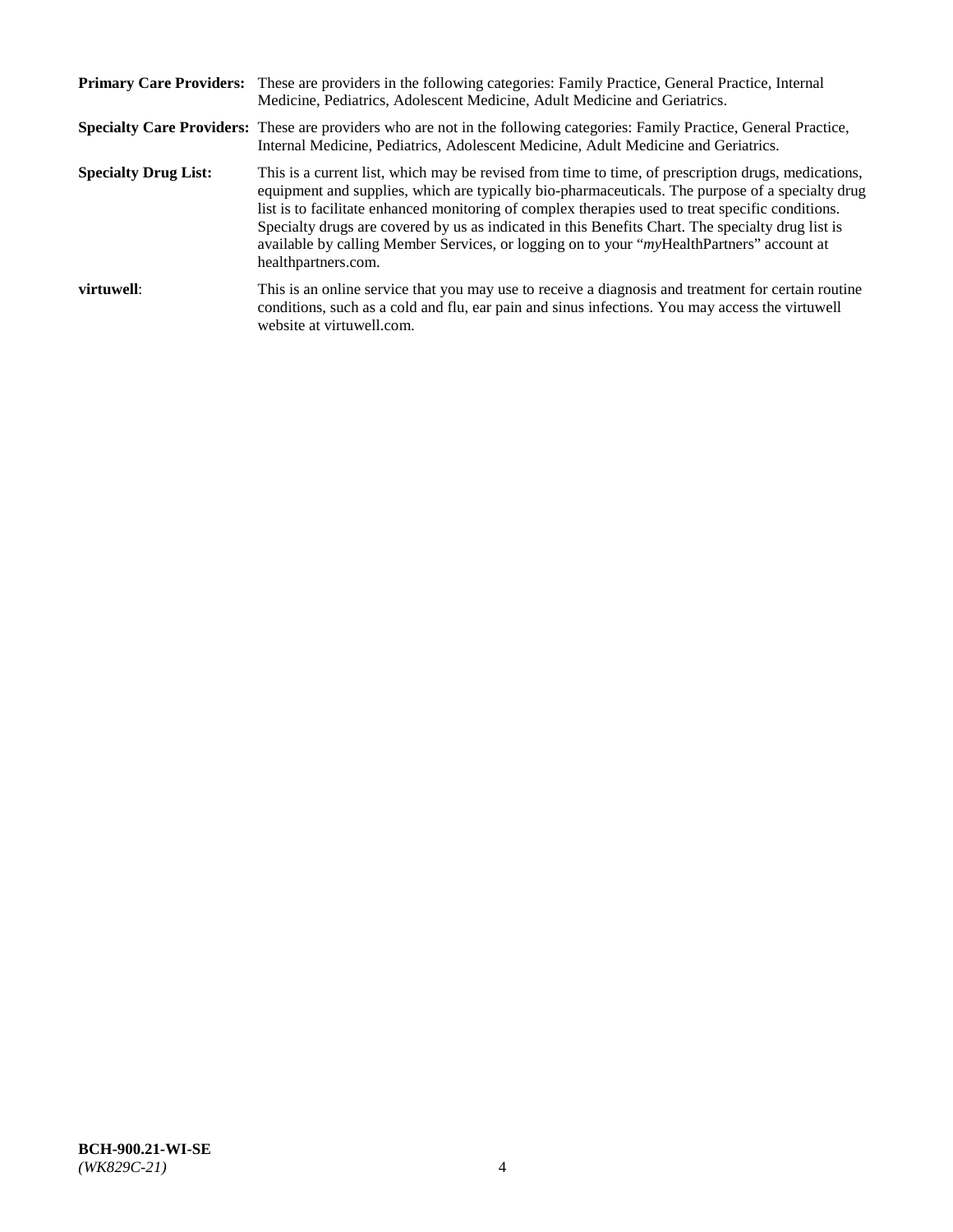# **DEDUCTIBLES AND OUT-OF-POCKET LIMITS**

#### **Individual Calendar Year Deductible**

| <b>Network Benefits</b> | <b>Non-Network Benefits</b> |
|-------------------------|-----------------------------|
| \$1,500                 | \$10,000                    |

#### **Family Calendar Year Deductible**

| <b>Network Benefits</b> | <b>Non-Network Benefits</b> |
|-------------------------|-----------------------------|
| \$4,500                 | \$20,000                    |

Separate deductibles must be satisfied under the Network Benefits and Non-Network Benefits.

Your plan has an embedded deductible. This means once an Insured meets the individual deductible, the plan begins paying benefits for that person. If two or more members of the family meet the family deductible, the plan begins paying benefits for all members of the family, regardless of whether each Insured has met the individual deductible. However, an Insured may not contribute more than the individual deductible toward the family deductible.

Any amounts paid or reimbursed by a third party, including but not limited to: point of service rebates, manufacturer coupons, manufacturer debits cards or other forms of direct reimbursement to an Insured for a product or service, will not apply toward your deductible, to the extent permitted under state and federal law.

## **Individual Calendar Year Out-of-Pocket Limit**

| <b>Network Benefits</b> | <b>Non-Network Benefits</b> |
|-------------------------|-----------------------------|
| \$6,500                 | \$30,000                    |

### **Family Calendar Year Out-of-Pocket Limit**

| <b>Network Benefits</b> | <b>Non-Network Benefits</b> |
|-------------------------|-----------------------------|
| \$13,000                | \$60,000                    |

Separate Out-of-Pocket Limits must be satisfied under Network Benefits and Non-Network Benefits.

Non-Network Benefits above the usual and customary charge will not apply to the individual or family Out-of-Pocket Limit.

Non-Network Benefits for transplant surgery do not apply to the Out-of-Pocket Limit.

Any amounts paid or reimbursed by a third party, including but not limited to: point of service rebates, manufacturer coupons, manufacturer debit cards or other forms of direct reimbursement to an Insured for a product or service, will not apply as an out-of-pocket expense, to the extent permitted under state and federal law.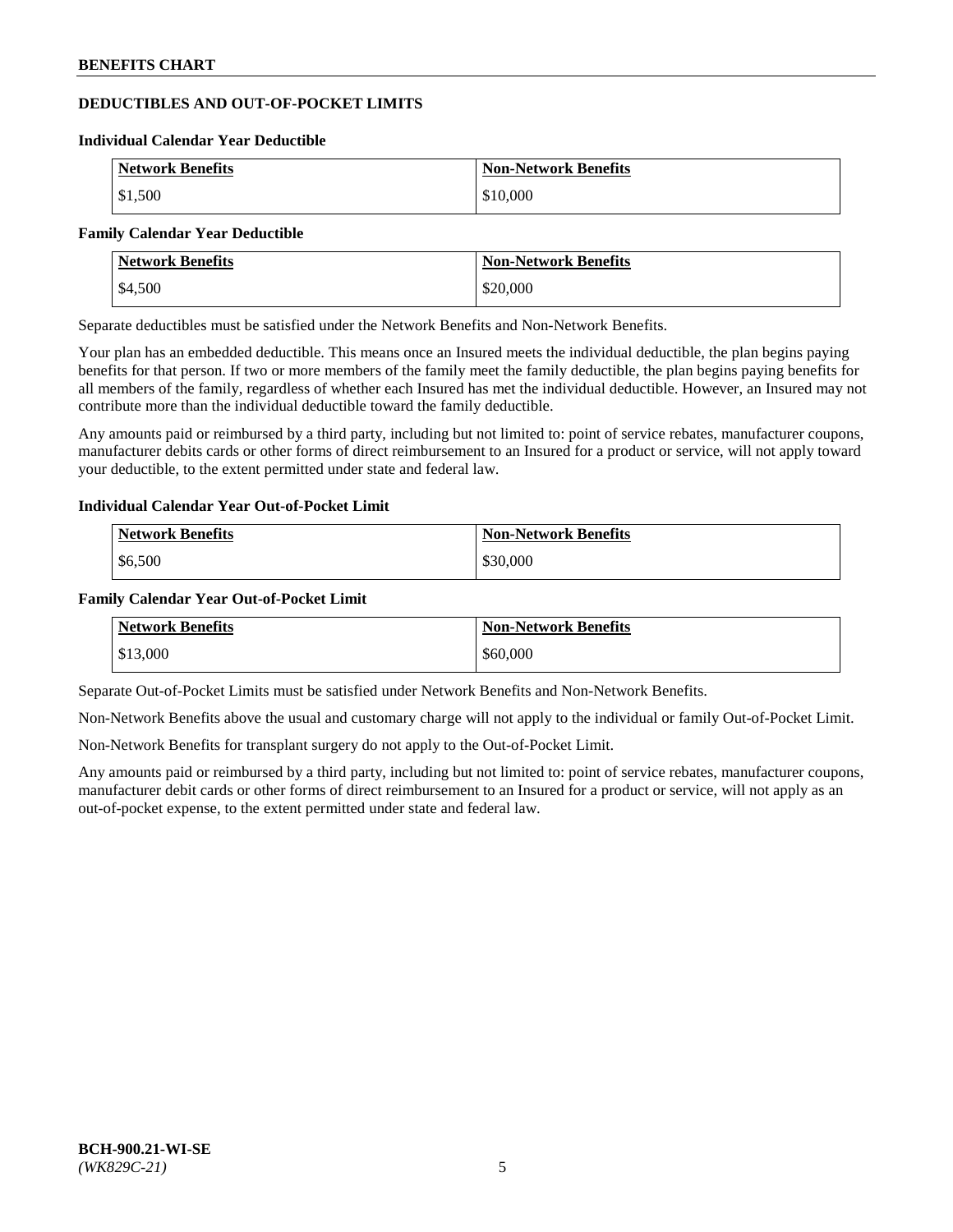# **AMBULANCE AND MEDICAL TRANSPORTATION**

## **Covered Services:**

We cover ambulance and medical transportation for medical emergencies and as shown below.

We also cover medically necessary, non-emergency transportation if it meets our medical coverage criteria. Covered services and supplies are based on established medical policies, which are subject to periodic review and modification by the medical directors. These medical policies (medical coverage criteria) and applicable prior authorization requirements are available by calling Member Services, or logging on to your "*my*HealthPartners" account a[t healthpartners.com.](https://www.healthpartners.com/hp/index.html)

### **Ambulance and Medical Transportation (other than non-emergency fixed wing air ambulance transportation)**

| <b>Network Benefits</b>      | <b>Non-Network Benefits</b> |
|------------------------------|-----------------------------|
| 70% of the charges incurred. | l See Network Benefits.     |

### **Non-Emergency Fixed Wing Air Ambulance Transportation**

| <b>Network Benefits</b>      | <b>Non-Network Benefits</b>  |
|------------------------------|------------------------------|
| 70% of the charges incurred. | 50% of the charges incurred. |

### **Not Covered:**

See "Services Not Covered" in the Certificate.

## **AUTISM TREATMENT**

### **Covered Services:**

Your network provider will coordinate the prior authorization process for any autism treatment services. You may call Member Services at 952-883-5000 or toll-free at 1-800-883-2177 if you have any questions or concerns regarding the authorization process.

Please call Member Services at 952-883-5000 or toll-free at 1-800-883-2177 to request authorization for autism treatment services from a non-network provider.

We cover prior authorized evidence-based intensive-level and nonintensive-level treatment of autism spectrum disorders (autism disorder, Asperger's syndrome or pervasive development disorder not otherwise specified).

Covered services are based on established medical policies, which are subject to periodic review and modification by the medical or dental directors. These medical policies (medical coverage criteria) are available by calling Member Services, or logging on to your "*my*HealthPartners" account at [healthpartners.com.](https://www.healthpartners.com/hp/index.html)

**Intensive-Level Services** for children diagnosed with autism spectrum disorders. Intensive-level services must begin on or after two years of age and end before nine years of age. Intensive-level services, on average, are services provided for more than 20 hours of treatment per week. (The average number of hours a week is calculated over a six-month period.)

| <b>Network Benefits</b>                                                                                                                              | <b>Non-Network Benefits</b>                                              |
|------------------------------------------------------------------------------------------------------------------------------------------------------|--------------------------------------------------------------------------|
| 100% of the charges incurred, subject to a<br>copayment of \$30 per visit.<br>Deductible does not apply.<br>Limited to 235 visits per calendar year. | 50% of the charges incurred.<br>Limited to 235 visits per calendar year. |

The maximum number of visits is combined for Network Benefits and Non-Network Benefits.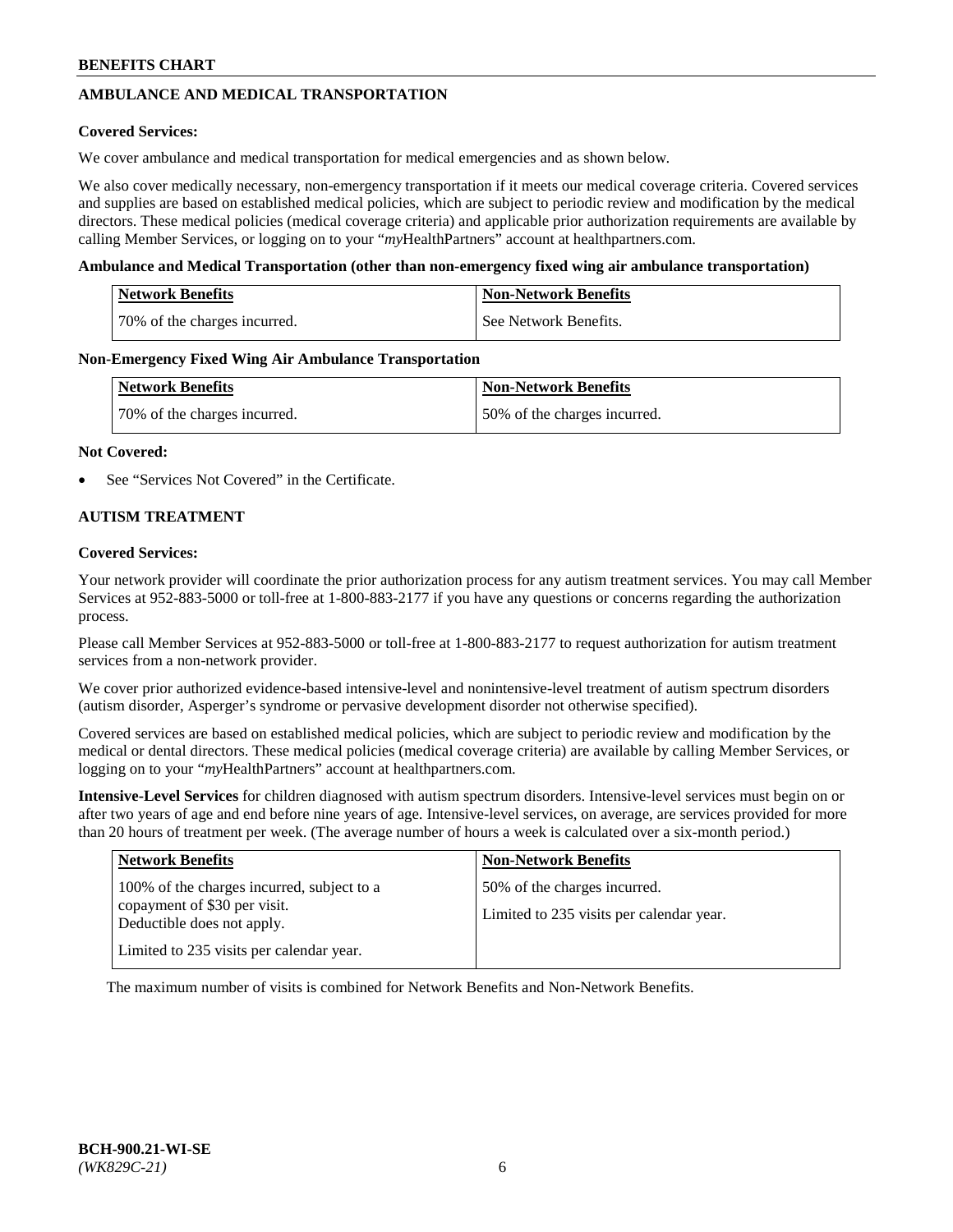## **Intensive-Level Services Lifetime Maximum Benefit**

| <b>Network Benefits</b>                               | <b>Non-Network Benefits</b>                           |
|-------------------------------------------------------|-------------------------------------------------------|
| 4 years of cumulative services under this plan or any | 4 years of cumulative services under this plan or any |
| other plan.                                           | other plan.                                           |

The Lifetime Maximum Benefit is combined for Network Benefits and Non-Network Benefits.

### **Nonintensive-Level Services** for Insureds diagnosed with autism spectrum disorders

| <b>Network Benefits</b>                                                                                                                              | <b>Non-Network Benefits</b>                                              |
|------------------------------------------------------------------------------------------------------------------------------------------------------|--------------------------------------------------------------------------|
| 100% of the charges incurred, subject to a<br>copayment of \$30 per visit.<br>Deductible does not apply.<br>Limited to 120 visits per calendar year. | 50% of the charges incurred.<br>Limited to 120 visits per calendar year. |

The maximum number of visits is combined for Network Benefits and Non-Network Benefits.

### **Not Covered:**

See "Services Not Covered" in the Certificate.

## **BEHAVIORAL HEALTH SERVICES**

#### **Covered Services:**

Covered services are based on established medical policies, which are subject to periodic review and modification by the medical directors. These medical policies (medical coverage criteria) are available by calling Member Services, or logging on to your "*my*HealthPartners" account at [healthpartners.com.](https://www.healthpartners.com/hp/index.html)

**Transitional Treatment Services.** These are services for the treatment of nervous or mental disorders, alcoholism or other drug abuse problems which are provided to an Insured in a less restrictive manner than are inpatient hospital services but in a more intensive manner than are outpatient services. Transitional treatment services are services offered by a provider, and certified by the Wisconsin Department of Health Services for each of the following (except the last bulleted item):

- Mental health services for covered adults in a day treatment program.
- Mental health services for covered children in a day hospital treatment program.
- Services for persons with chronic mental illness provided through a community support program.
- Residential treatment programs for alcohol and/or drug dependent covered persons.
- Alcohol and Other Drug Abuse (AODA) services in, a day treatment program.
- Services for persons who are experiencing a mental health crisis or who are in a situation likely to turn into a mental health crisis if support is not provided.
- Intensive outpatient programs for the treatment of psychoactive substance use disorders provided in accordance with the patient placement criteria of the American Society of Addiction Medicine.

#### **Mental Health Services**

We cover services for mental health diagnoses as described in the Diagnostic and Statistical Manual of Mental Disorders – Fifth Edition (DSM 5) (most recent edition) that lead to significant disruption of function in your life.

We provide coverage for mental health treatment ordered by a Wisconsin court under a valid court order that is issued on the basis of a behavioral care evaluation performed by a licensed psychiatrist or doctoral level licensed psychologist, which includes a diagnosis and an individual treatment plan for care in the most appropriate, least restrictive environment. We must be given a copy of the court order and the behavioral care evaluation, and the service must be a covered benefit under this plan, and the service must be provided by a network provider, or other provider as required by law.

**Outpatient Services:** We cover medically necessary outpatient professional mental health services for evaluation, crisis intervention, and treatment of mental health disorders.

A comprehensive diagnostic assessment will be made of each patient as the basis for a determination by a mental health professional, concerning the appropriate treatment and the extent of services required.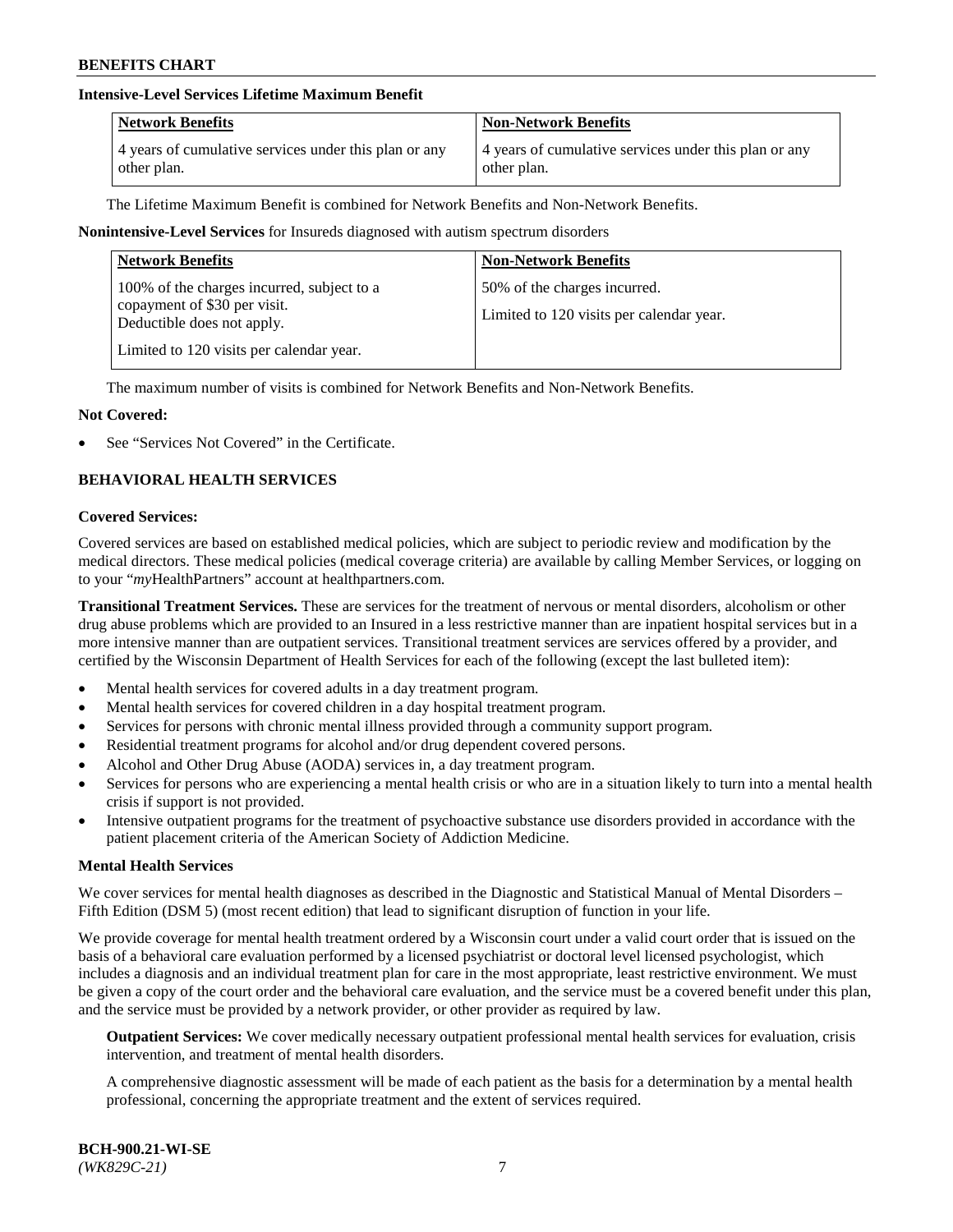Outpatient services we cover for a diagnosed mental health condition include the following:

- Individual, group, family and multi-family therapy.
- Medication management provided by a physician, certified nurse practitioner, or physician's assistant.
- Psychological testing services for the purposes of determining the differential diagnoses and treatment planning for patients currently receiving behavioral health services.
- Partial hospitalization services in a licensed hospital or community mental health center.
- Psychotherapy and nursing services provided in the home if authorized by us.
- Treatment of gender dysphoria that meets medical coverage criteria.

| <b>Network Benefits</b>                                                                                                                                                                                                                           | <b>Non-Network Benefits</b>  |
|---------------------------------------------------------------------------------------------------------------------------------------------------------------------------------------------------------------------------------------------------|------------------------------|
| 100% of the charges incurred, subject to a<br>copayment of \$30 per visit.<br>Deductible does not apply.<br>For family therapy, only one copayment will be<br>charged, regardless of the number of Insureds primarily<br>involved in the therapy. | 50% of the charges incurred. |

## **Group Therapy**

| Network Benefits                                                                                         | <b>Non-Network Benefits</b>  |
|----------------------------------------------------------------------------------------------------------|------------------------------|
| 100% of the charges incurred, subject to a<br>copayment of \$15 per visit.<br>Deductible does not apply. | 50% of the charges incurred. |

**Inpatient Services:** We cover medically necessary inpatient services in a hospital or licensed residential treatment facility and professional services for treatment of mental health disorders. Medical stabilization is covered under inpatient hospital services in the "Hospital and Skilled Nursing Facility Services" section.

We cover residential care for the treatment of eating disorders in a licensed facility, as an alternative to inpatient care, when it is medically necessary and your physician obtains authorization from us.

| Network Benefits             | <b>Non-Network Benefits</b>  |
|------------------------------|------------------------------|
| 70% of the charges incurred. | 50% of the charges incurred. |

**Transitional Treatment Services:** We cover transitional treatment services described above for treatment of mental and nervous disorders.

| <b>Network Benefits</b>                                                                                  | <b>Non-Network Benefits</b>  |
|----------------------------------------------------------------------------------------------------------|------------------------------|
| 100% of the charges incurred, subject to a<br>copayment of \$30 per visit.<br>Deductible does not apply. | 50% of the charges incurred. |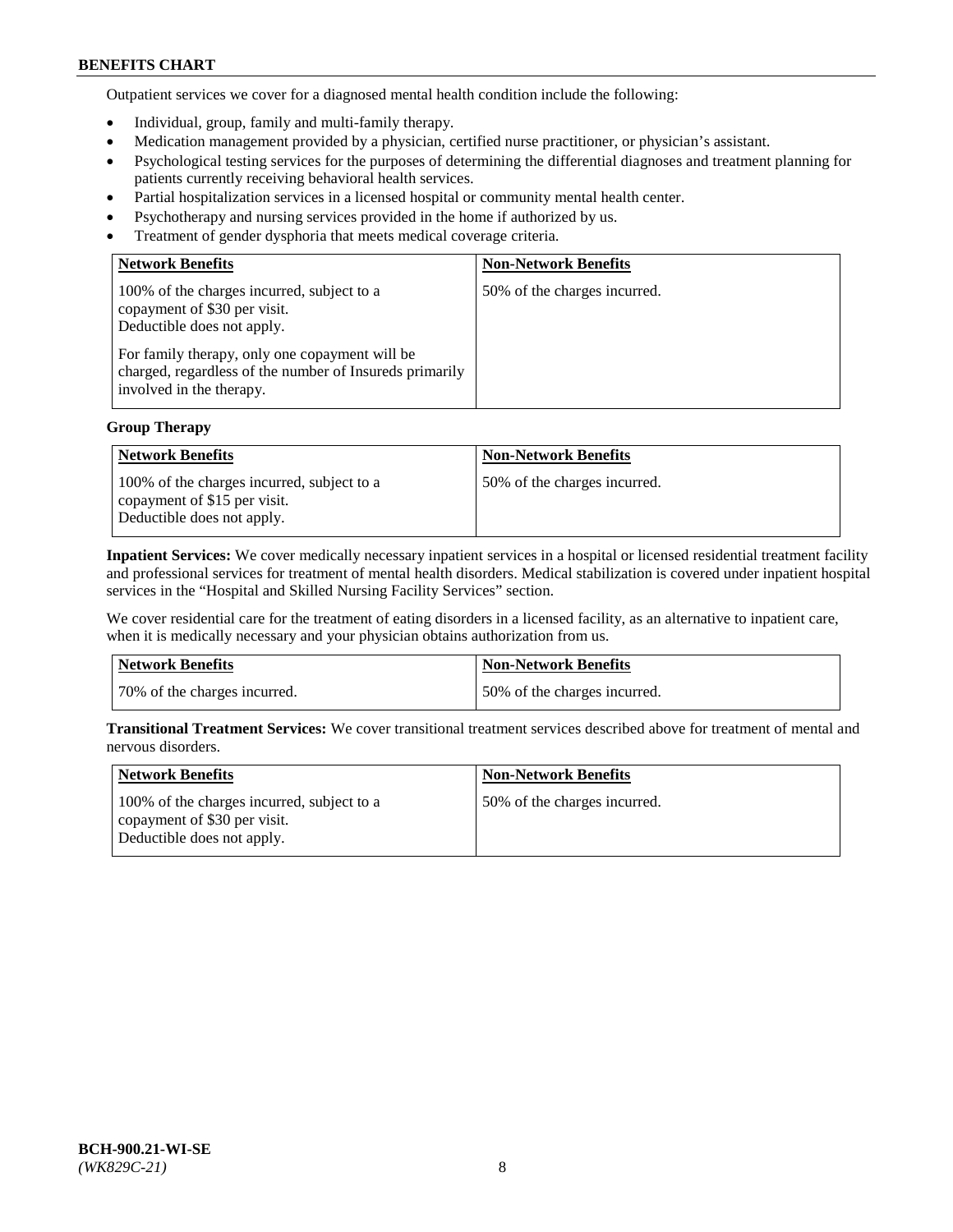# **Substance Abuse Treatment Services**

We cover medically necessary services for assessments by a licensed alcohol and drug counselor and treatment of Substance Related Disorders as defined in the latest edition of the DSM 5.

**Outpatient Services:** We cover medically necessary outpatient professional services for diagnosis and treatment of alcoholism and other drug abuse problems. Substance abuse treatment services must be provided by a program licensed by the local Department of Health Services. Outpatient services we cover for a diagnosed substance abuse disorder include the following:

- Individual, group, family, and multi-family therapy provided in an office setting.
- We cover opiate replacement therapy including methadone and buprenorphine treatment.

| <b>Network Benefits</b>                                                                                  | <b>Non-Network Benefits</b>  |
|----------------------------------------------------------------------------------------------------------|------------------------------|
| 100% of the charges incurred, subject to a<br>copayment of \$30 per visit.<br>Deductible does not apply. | 50% of the charges incurred. |

**Inpatient Services:** We cover medically necessary inpatient services in a hospital or a licensed residential primary treatment center.

We cover services provided in a hospital that is licensed by the local state and accredited by Medicare.

**Detoxification Services.** We cover detoxification services in a hospital or community detoxification facility if it is licensed by the local Department of Health Services.

| Network Benefits             | <b>Non-Network Benefits</b>  |
|------------------------------|------------------------------|
| 70% of the charges incurred. | 50% of the charges incurred. |

**Transitional Treatment Services:** We cover transitional treatment services described above for treatment of alcoholism or other drug abuse problems.

| Network Benefits                                                                                         | <b>Non-Network Benefits</b>  |
|----------------------------------------------------------------------------------------------------------|------------------------------|
| 100% of the charges incurred, subject to a<br>copayment of \$30 per visit.<br>Deductible does not apply. | 50% of the charges incurred. |

**Additional Mental Health and Substance Abuse Treatment Benefits for a Dependent Child Who is a Student:** If a dependent child is a student in a school and that school is located in Wisconsin, but outside of our service area, we cover services as required under Wisconsin Statute 609.655.

| <b>Network Benefits</b>                                                                                  | <b>Non-Network Benefits</b>  |
|----------------------------------------------------------------------------------------------------------|------------------------------|
| 100% of the charges incurred, subject to a<br>copayment of \$30 per visit.<br>Deductible does not apply. | 50% of the charges incurred. |

# **Not Covered:**

See "Services Not Covered" in the Certificate.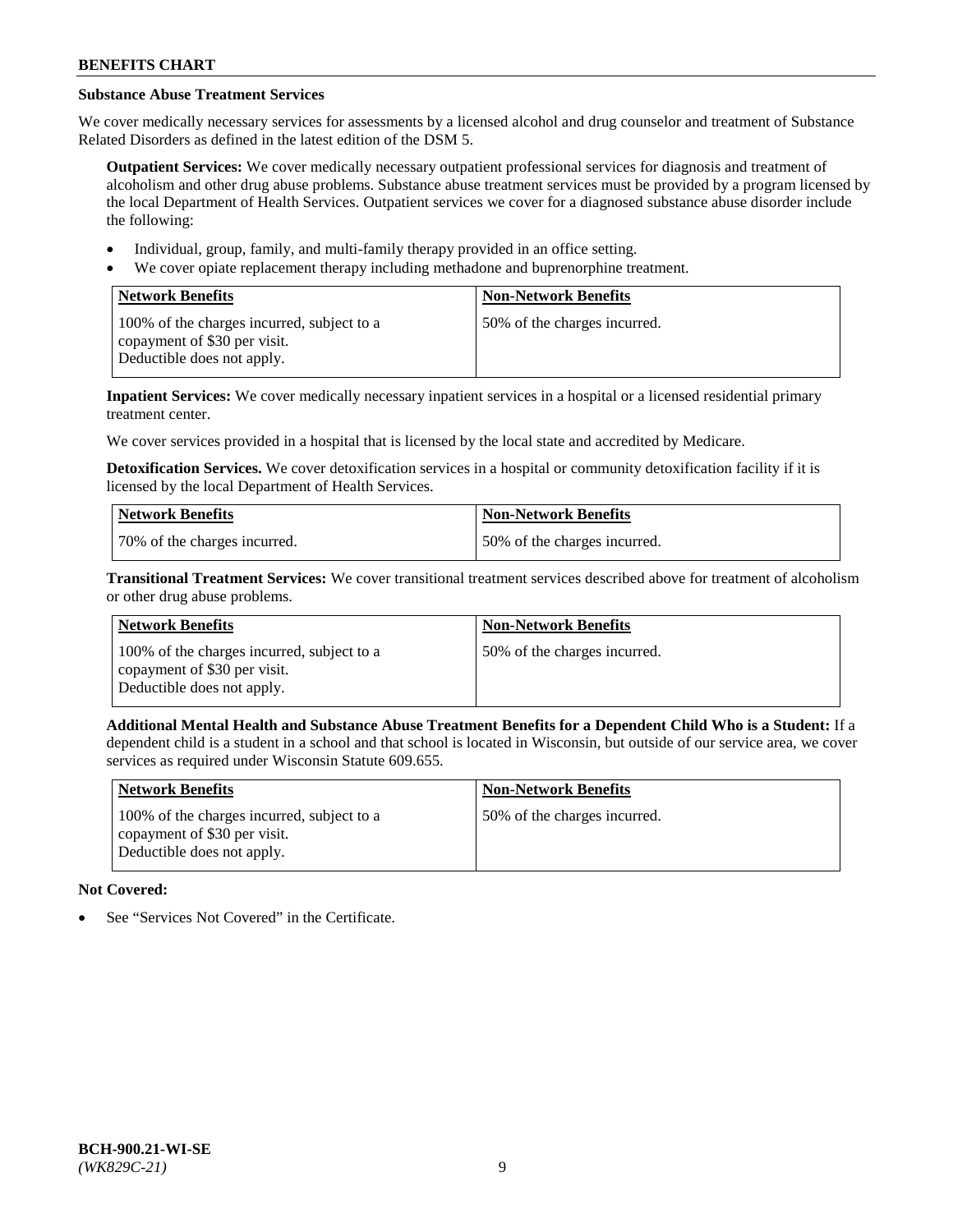# **CHIROPRACTIC SERVICES**

## **Covered Services:**

We cover chiropractic services for rehabilitative care. Chiropractic services are adjustments to any abnormal articulations of the human body, especially those of the spinal column, for the purpose of giving freedom of action to impinged nerves that may cause pain or deranged function.

Massage therapy which is performed in conjunction with other treatment/modalities by a chiropractor, is part of a prescribed treatment plan and is not billed separately is covered

| <b>Network Benefits</b>                                                                                  | <b>Non-Network Benefits</b>  |
|----------------------------------------------------------------------------------------------------------|------------------------------|
| 100% of the charges incurred, subject to a<br>copayment of \$60 per visit.<br>Deductible does not apply. | 50% of the charges incurred. |

## **Not Covered:**

- Massage therapy for the purpose of comfort or convenience of the Insured.
- See "Services Not Covered" in the Certificate.

# **CLINICAL TRIALS**

## **Covered Services:**

We cover certain routine services if you participate in a Phase I, Phase II, Phase III or Phase IV approved clinical trial that is conducted in relation to the prevention, detection, or treatment of cancer or other life-threatening disease or condition as defined in the Affordable Care Act. Approved clinical trials include (1) federally funded trials when the study or investigation is approved or funded by any of the federal agencies defined in the Public Health Services Act, section 2709 (d) (1) (A); (2) the study or investigation is conducted under an investigational new drug application reviewed by the Food and Drug Administration; and (3) the study or investigation is a drug trial that is exempt from having such an investigational new drug application. We cover routine patient costs for services that would be eligible under the Certificate and this Benefits Chart if the service were provided outside of a clinical trial.

| <b>Network Benefits</b>                                 | <b>Non-Network Benefits</b>                           |
|---------------------------------------------------------|-------------------------------------------------------|
| Coverage level is same as corresponding Network         | Coverage level is same as corresponding               |
| Benefits, depending on type of service provided such as | Non-Network Benefits, depending on type of service    |
| Office Visits for Illness or Injury, Inpatient or       | provided such as Office Visits for Illness or Injury, |
| <b>Outpatient Hospital Services.</b>                    | Inpatient or Outpatient Hospital Services.            |

# **Not Covered:**

- The investigative or experimental item, device or service itself.
- Items or services that are provided solely to satisfy data collection and analysis needs and that are not used in the direct clinical management of the patient.
- A service that is clearly inconsistent with widely accepted and established standards of care for a particular diagnosis.
- See "Services Not Covered" in the Certificate.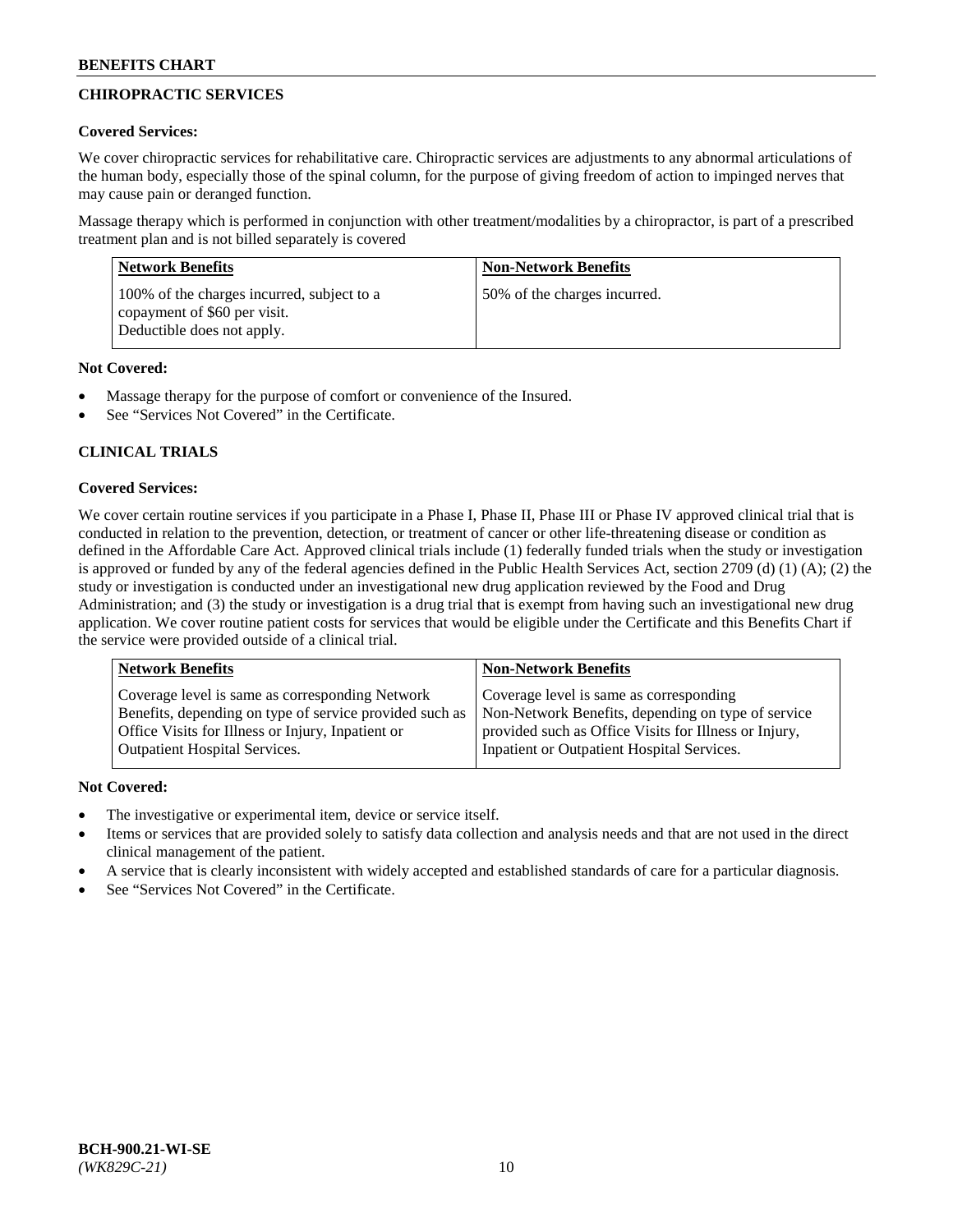# **DENTAL SERVICES**

## **Covered Services:**

We cover services as described below.

**Accidental Dental Services:** We cover dentally necessary services to treat and restore damage done to sound, natural, unrestored teeth as a result of an accidental injury. Coverage is for damage caused by external trauma to face and mouth only, not for cracked or broken teeth, which result from biting or chewing. We cover restorations, root canals, crowns and replacement of teeth lost that are directly related to the accident in which the Insured was involved. We cover initial exam, x-rays and palliative treatment including extractions, and other oral surgical procedures directly related to the accident. Subsequent treatment must be initiated within the policies time-frame and must be directly related to the accident. We do not cover restoration and replacement of teeth that are not "sound and natural" at the time of the accident.

Full mouth rehabilitations to correct occlusion (bite) and malocclusion (misaligned teeth not due to the accident) are not covered.

When an implant-supported dental prosthetic treatment is pursued, the accidental dental benefit will be applied to the prosthetic procedure. Benefits are limited to the amount that would be paid toward the placement of a removable dental prosthetic appliance that could be used in the absence of implant treatment. Care must be provided or pre-authorized by a HealthPartners dentist.

| Network Benefits             | <b>Non-Network Benefits</b>  |
|------------------------------|------------------------------|
| 70% of the charges incurred. | 50% of the charges incurred. |

For all accidental dental services, treatment and/or restoration must be initiated within six months of the date of the injury. Coverage is limited to the initial course of treatment and/or initial restoration. Services must be provided within 24 months of the date of injury to be covered.

## **Medical Referral Dental Services**

**Medically Necessary Outpatient Dental Services:** We cover medically necessary outpatient dental services. Coverage is limited to dental services required for treatment of an underlying medical condition, e.g., removal of teeth to complete radiation treatment for cancer of the jaw, cysts and lesions.

| <b>Network Benefits</b>                                                                                  | <b>Non-Network Benefits</b>  |
|----------------------------------------------------------------------------------------------------------|------------------------------|
| 100% of the charges incurred, subject to a<br>copayment of \$60 per visit.<br>Deductible does not apply. | 50% of the charges incurred. |

**Medically Necessary Hospitalization and Anesthesia for Dental Care:** We cover medically necessary hospitalization for dental care. This is limited to charges incurred by an Insured who: (1) is a child under age 5; (2) is severely disabled; (3) has a medical condition, and requires hospitalization or general anesthesia for dental care treatment; or (4) is a child between ages 5 and 12 and care in dental offices has been attempted unsuccessfully and usual methods of behavior modification have not been successful, or when extensive amounts of restorative care, exceeding four appointments, are required. Coverage is limited to facility and anesthesia charges. Oral surgeon/dentist professional fees are not covered. The following are examples, though not all-inclusive, of medical conditions which may require hospitalization for dental services: severe asthma, severe airway obstruction or hemophilia. Hospitalization required due to the behavior of the Insured or due to the extent of the dental procedure is not covered.

| <b>Network Benefits</b>      | <b>Non-Network Benefits</b>  |
|------------------------------|------------------------------|
| 70% of the charges incurred. | 50% of the charges incurred. |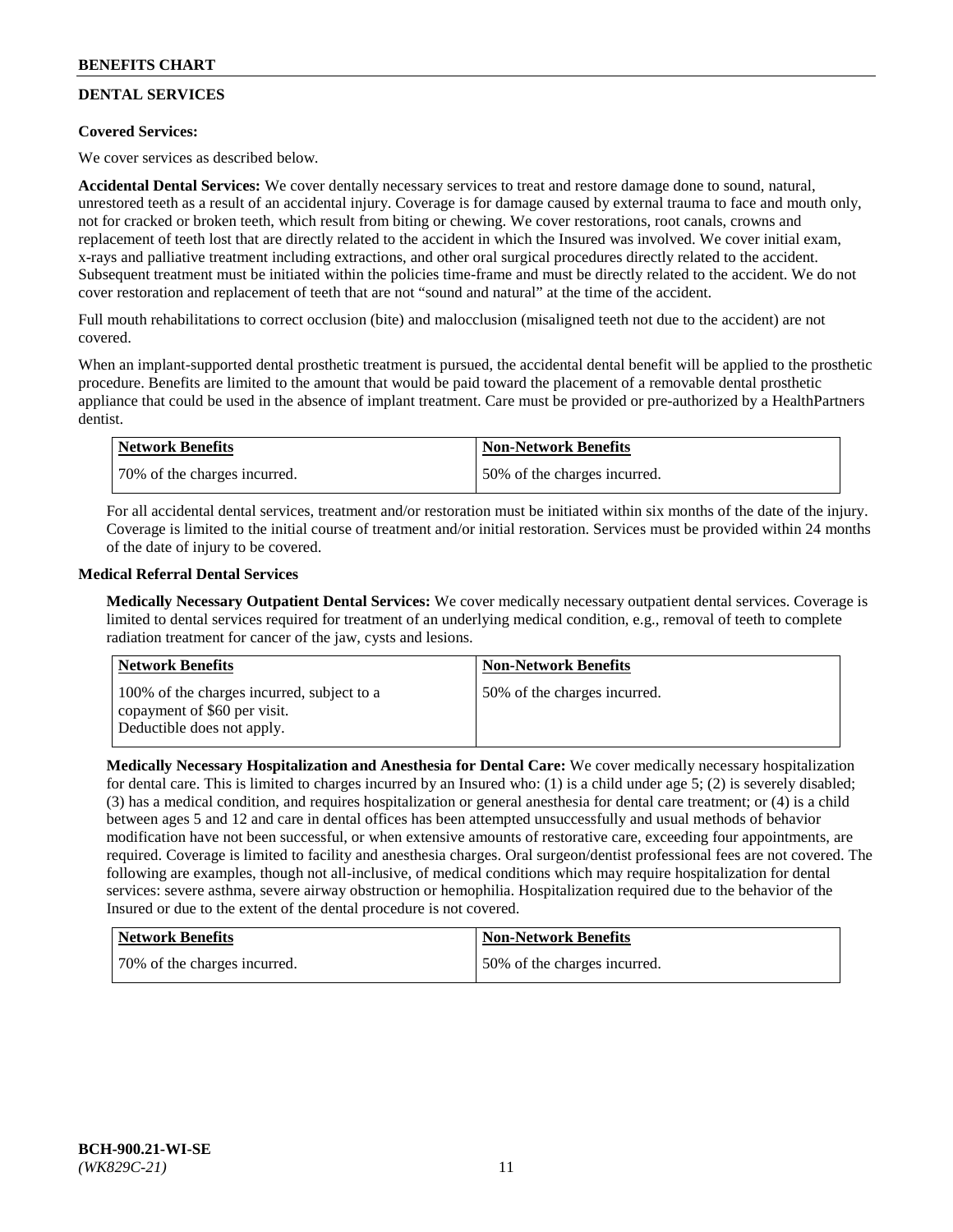**Medical Complications of Dental Care:** We cover medical complications of dental care. Treatment must be medically necessary care and related to medical complications of non-covered dental care, including complications of the head, neck, or substructures.

| <b>Network Benefits</b>                                                                                  | <b>Non-Network Benefits</b>  |
|----------------------------------------------------------------------------------------------------------|------------------------------|
| 100% of the charges incurred, subject to a<br>copayment of \$60 per visit.<br>Deductible does not apply. | 50% of the charges incurred. |

**Oral Surgery:** We cover oral surgery. Coverage is limited to treatment of medical conditions requiring oral surgery, such as treatment of oral neoplasm, non-dental cysts, fracture of the jaws, trauma of the mouth and jaws, and any other oral surgery procedures provided as medically necessary dental services.

| <b>Network Benefits</b>                                                                                  | <b>Non-Network Benefits</b>  |
|----------------------------------------------------------------------------------------------------------|------------------------------|
| 100% of the charges incurred, subject to a<br>copayment of \$60 per visit.<br>Deductible does not apply. | 50% of the charges incurred. |

**Treatment of Cleft Lip and Cleft Palate:** We cover treatment of cleft lip and cleft palate of a dependent child, including orthodontic treatment and oral surgery directly related to the cleft. Dental services which are not required for the treatment of cleft lip or cleft palate are not covered. If a dependent child covered under the Certificate and Benefits Chart is also covered under a dental plan which includes orthodontic services, that dental plan shall be considered primary for the necessary orthodontic services. Oral appliances are subject to the same copayment, conditions and limitations as durable medical equipment.

| <b>Network Benefits</b>                               | <b>Non-Network Benefits</b>                            |
|-------------------------------------------------------|--------------------------------------------------------|
| Coverage level is same as corresponding Network       | Coverage level is same as corresponding                |
| Benefits, depending on type of service provided, such | Non-Network Benefits, depending on type of service     |
| as Office Visits for Illness or Injury, Inpatient or  | provided, such as Office Visits for Illness or Injury, |
| Outpatient Hospital Services.                         | Inpatient or Outpatient Hospital Services.             |

**Treatment of Temporomandibular Disorder (TMD) and Craniomandibular Disorder (CMD):** We cover diagnostic procedures, surgical treatment and non-surgical treatment (including intraoral splint therapy devices) for temporomandibular disorder (TMD) and craniomandibular disorder (CMD), which is medically necessary care. Dental services which are not required to directly treat TMD or CMD are not covered.

| <b>Network Benefits</b>                                                                                  | <b>Non-Network Benefits</b>  |
|----------------------------------------------------------------------------------------------------------|------------------------------|
| 100% of the charges incurred, subject to a<br>copayment of \$60 per visit.<br>Deductible does not apply. | 50% of the charges incurred. |

# **Not Covered:**

- Dental treatment, procedures or services not listed in this Benefits Chart.
- Accident-related dental services if treatment is: (1) provided to teeth which are not sound and natural; (2) to teeth which have been restored; (3) initiated beyond six months from the date of the injury; (4) received beyond the initial treatment or restoration; or (5) received beyond 24 months from the date of injury.
- Oral surgery to remove wisdom teeth.
- Orthognathic treatment or procedures and all related services.
- See "Services Not Covered" in the Certificate.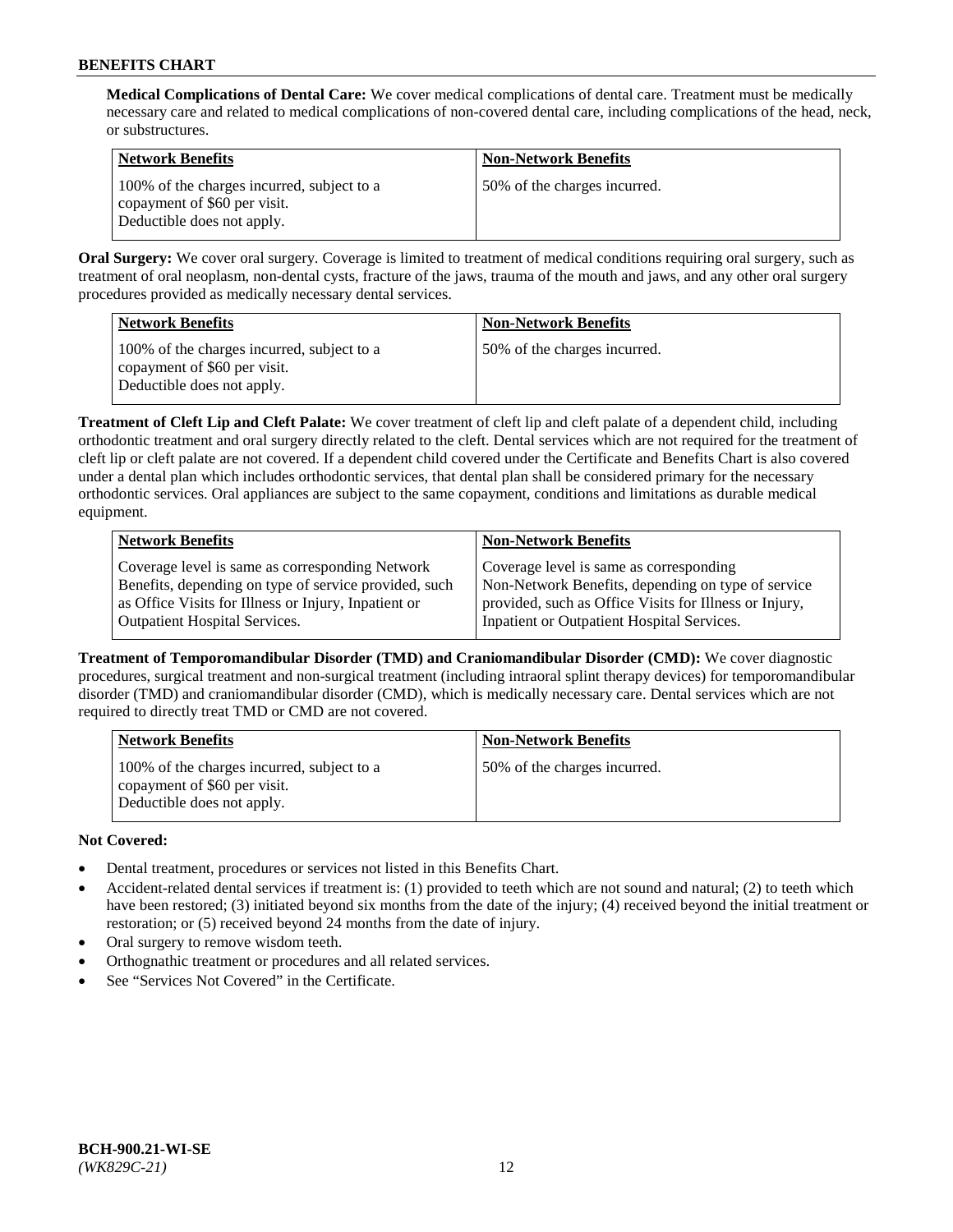# **DIAGNOSTIC IMAGING SERVICES**

### **Covered Services:**

We cover diagnostic imaging, when ordered by a provider and provided in a clinic or outpatient hospital facility.

For Network Benefits, non-emergent, scheduled outpatient Magnetic Resonance Imaging (MRI) and Computed Tomography (CT) must be provided at a designated facility. Your physician or facility will obtain or verify prior authorization for these services, as needed.

We cover services provided in a clinic or outpatient hospital facility. To see the benefit level for inpatient hospital or skilled nursing facility services, see benefits under "Inpatient Hospital and Skilled Nursing Facility Services".

### **Outpatient Magnetic Resonance Imaging (MRI) and Computed Tomography (CT)**

| <b>Network Benefits</b>      | <b>Non-Network Benefits</b>  |
|------------------------------|------------------------------|
| 70% of the charges incurred. | 50% of the charges incurred. |

### **All Other Outpatient Diagnostic Imaging Services**

#### **Services for Illness or Injury**

| Network Benefits             | <b>Non-Network Benefits</b>  |
|------------------------------|------------------------------|
| 70% of the charges incurred. | 50% of the charges incurred. |

### **Preventive Services (MRI/CT procedures are not considered preventive)**

Diagnostic imaging services associated with preventive services are covered at the benefit level shown in the "Preventive Services" section of this Benefits Chart.

### **Not Covered:**

See "Services Not Covered" in the Certificate.

# **DURABLE MEDICAL EQUIPMENT, PROSTHETICS, ORTHOTICS AND SUPPLIES**

#### **Covered Services:**

We cover equipment and services, as described below.

We cover durable medical equipment and services, prosthetics, orthotics and supplies, subject to the limitations below, including certain disposable supplies, enteral feedings and the following diabetic supplies and equipment: glucose monitors, insulin pumps limited to the purchase of one pump per year, syringes, blood and urine test strips and other diabetic supplies as deemed medically appropriate and necessary, for Insureds with gestational, Type I or Type II diabetes.

We cover external hearing aids, cochlear implants, and related treatment prescribed by a physician or by a licensed audiologist for Insureds under 18 years of age who have hearing loss.

We also cover basic hearing aids for Insureds age 18 or older for the correction of a hearing impairment.

Osseointegrated or bone-anchored hearing aids are only covered for Insureds who have hearing loss that is not correctable by any other procedure.

Hearing aids are limited to one basic, standard hearing aid for each ear every three years.

A basic hearing aid is defined as a hearing device that consists of a microphone, amplifier, volume control, battery and receiver, which is up to date using the latest technology. It does not include upgrades above and beyond the functionality of a basic hearing aid, including, but not limited to, hearing improvements for group settings, background noise, Bluetooth/remote control functionality, or extended warranties. Charges for upgrades above the cost of a basic, standard hearing aid are not covered.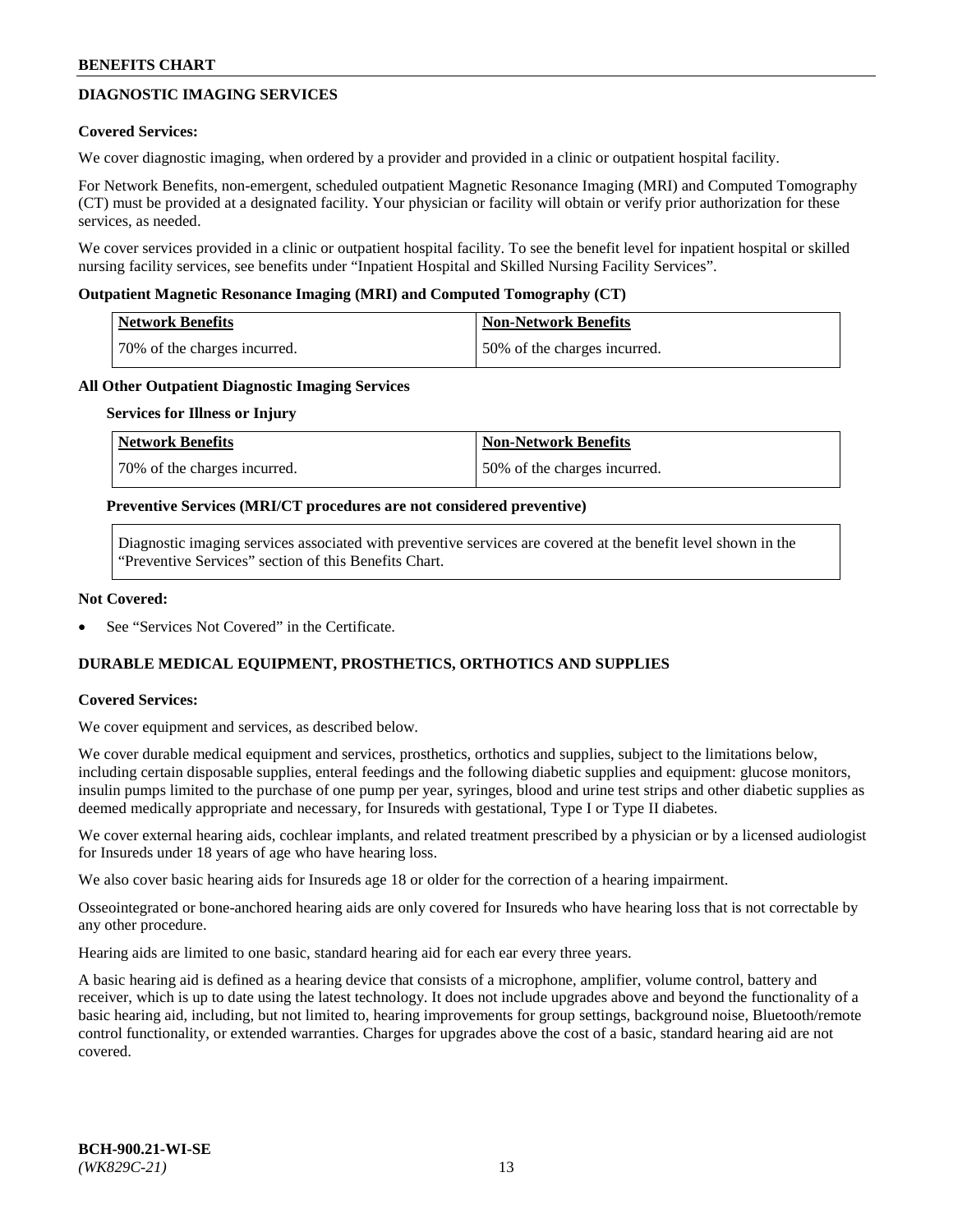## **Diabetic Supplies Purchased at a Pharmacy**

| <b>Network Benefits</b>                                    | <b>Non-Network Benefits</b>  |
|------------------------------------------------------------|------------------------------|
| 70% of the charges incurred.<br>Deductible does not apply. | 50% of the charges incurred. |

#### **Diabetic Supplies Purchased from a Non-Pharmacy Provider**

| <b>Network Benefits</b>                                              | <b>Non-Network Benefits</b>  |
|----------------------------------------------------------------------|------------------------------|
| 70% of the charges incurred if purchased from an<br>approved vendor. | 50% of the charges incurred. |

#### **Special Dietary Treatment for Phenylketonuria (PKU) if it meets our medical coverage criteria**

| Network Benefits                                           | <b>Non-Network Benefits</b>  |
|------------------------------------------------------------|------------------------------|
| 70% of the charges incurred.<br>Deductible does not apply. | 50% of the charges incurred. |

### **Oral Amino Acid Based Elemental Formula if it meets our Medical Coverage Criteria**

| Network Benefits             | <b>Non-Network Benefits</b>  |
|------------------------------|------------------------------|
| 70% of the charges incurred. | 50% of the charges incurred. |

## **All Other Durable Medical Equipment, Prosthetics, Orthotics and Supplies**

| <b>Network Benefits</b>      | <b>Non-Network Benefits</b>  |
|------------------------------|------------------------------|
| 70% of the charges incurred. | 50% of the charges incurred. |

#### **Limitations:**

Coverage of durable medical equipment is limited by the following:

- No more than a 93-day supply of diabetic supplies are covered and dispensed at a time.
- Payment will not exceed the cost of an alternate piece of equipment or service that is effective and medically necessary.
- For prosthetic benefits, other than oral appliances for cleft lip and cleft palate, payment will not exceed the cost of an alternate piece of equipment or service that is effective, medically necessary and enables Insureds to conduct standard
- activities of daily living. We reserve the right to determine if an item will be approved for rental vs. purchase.
- We require that certain diabetic supplies and equipment be purchased at a pharmacy.
- Diabetic supplies and equipment are limited to certain models and brands.
- Durable medical equipment and supplies must be obtained or repaired by approved vendors.
- Covered services and supplies are based on established medical policies which are subject to periodic review and modification by the medical or dental directors. Our medical policy for diabetic supplies includes information on our required models and brands. These medical policies (medical coverage criteria) are available by calling Member Services, or logging on to your "*my*HealthPartners" account a[t healthpartners.com.](https://www.healthpartners.com/hp/index.html)

## **Not Covered:**

Items which are not eligible for coverage include, but are not limited to:

- Replacement or repair of any covered items, if the items are (i) damaged or destroyed by misuse, abuse or carelessness, (ii) lost; or (iii) stolen.
- Duplicate or similar items.
- Labor and related charges for repair of any covered items which are more than the cost of replacement by an approved vendor.
- Sales tax, mailing, delivery charges, service call charges.
- Items which are primarily educational in nature or for hygiene, vocation, comfort, convenience or recreation.
- Communication aids or devices: equipment to create, replace or augment communication abilities including, but not limited to, speech processors, receivers, communication boards, or computer or electronic assisted communication.

#### **BCH-900.21-WI-SE**  *(WK829C-21)* 14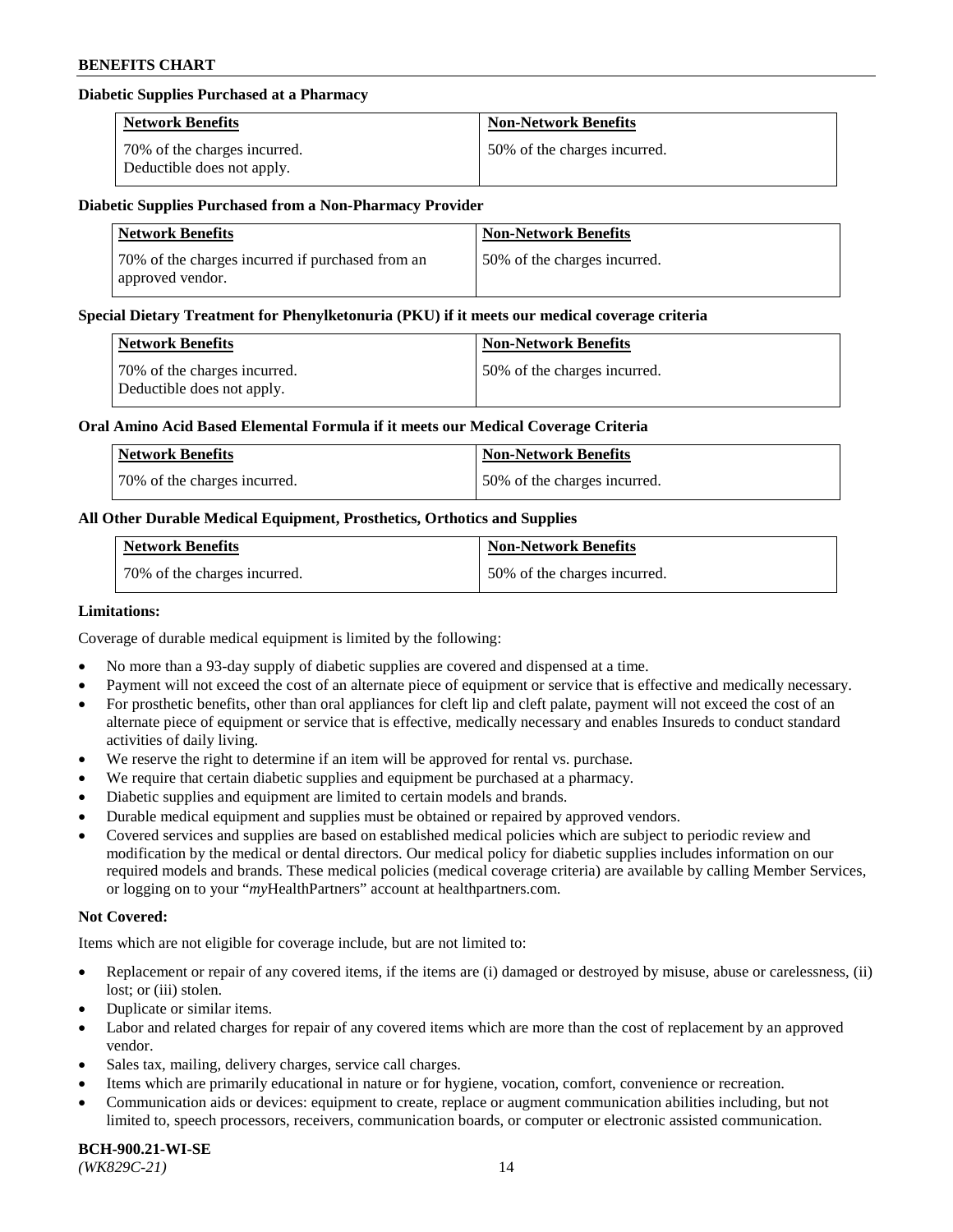- Implantable and osseointegrated or bone-anchored hearing aids and their fitting, except as specifically described in this Benefits Chart. This exclusion does not apply to cochlear implants.
- Eyeglasses, contact lenses and their fitting, measurement and adjustment, except as specifically described in this Benefits Chart.
- Hair prostheses (wigs).
- Household equipment which primarily has customary uses other than medical, such as, but not limited to, exercise cycles, air purifiers, central or unit air conditioners, water purifiers, non-allergenic pillows, mattresses or waterbeds.
- Household fixtures including, but not limited to, escalators or elevators, ramps, swimming pools and saunas.
- Modifications to the structure of the home including, but not limited to, wiring, plumbing or charges for installation of equipment.
- Vehicle, car or van modifications including, but not limited to, hand brakes, hydraulic lifts and car carrier.
- Rental equipment while owned equipment is being repaired by non-contracted vendors, beyond one month rental of medically necessary equipment.
- Other equipment and supplies, including but not limited to assistive devices, that we determine are not eligible for coverage.
- See "Services Not Covered" in the Certificate.

## **EMERGENCY AND URGENTLY NEEDED CARE SERVICES**

### **Covered Services:**

We cover services for emergency care and urgently needed care if the services are otherwise eligible for coverage under the Certificate.

**Urgently Needed Care.** These are services to treat an unforeseen illness or injury that:

- are required in order to prevent a serious deterioration in your health; and
- cannot be delayed until the next available clinic or office hours.

| <b>Network Benefits</b>                                                                                  | <b>Non-Network Benefits</b> |
|----------------------------------------------------------------------------------------------------------|-----------------------------|
| 100% of the charges incurred, subject to a<br>copayment of \$60 per visit.<br>Deductible does not apply. | See Network Benefits.       |

**Emergency Care.** These are services to treat:

- the sudden, unexpected onset of illness or injury which, if left untreated or unattended until the next available clinic or office hours, would result in hospitalization; or
- a condition requiring professional health services immediately necessary to preserve life or stabilize health.

When reviewing claims for coverage of emergency services, our medical director will take into consideration a reasonable layperson's belief that the circumstances required immediate medical care that could not wait until the next working day or next available clinic appointment.

#### **Emergency Care in a Hospital Emergency Room, including Professional Services of a Physician**

| <b>Network Benefits</b>      | <b>Non-Network Benefits</b> |
|------------------------------|-----------------------------|
| 70% of the charges incurred. | See Network Benefits.       |

#### **Inpatient Emergency Care in a Hospital**

| <b>Network Benefits</b>      | <b>Non-Network Benefits</b> |
|------------------------------|-----------------------------|
| 70% of the charges incurred. | See Network Benefits.       |

#### **Not Covered:**

See "Services Not Covered" in the Certificate.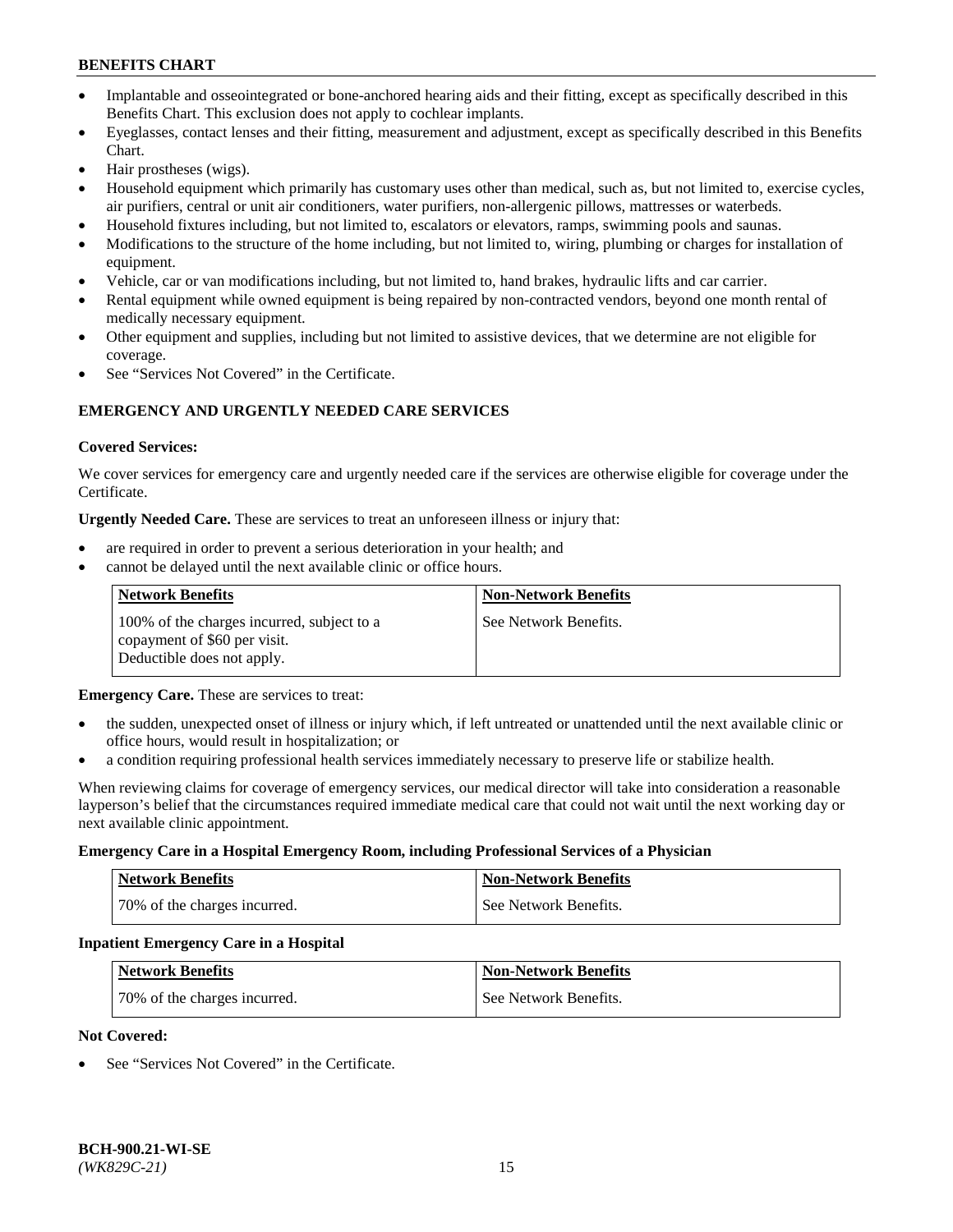# **GENE THERAPY**

## **Covered Services:**

We cover gene therapy treatment if it meets our medical coverage criteria.

| <b>Network Benefits</b>                                                                                                                                                                                 | <b>Non-Network Benefits</b> |
|---------------------------------------------------------------------------------------------------------------------------------------------------------------------------------------------------------|-----------------------------|
| Coverage level is same as corresponding Network<br>Benefits, depending on type of service provided such as<br>Office Visits for Illness or Injury, Inpatient or<br><b>Outpatient Hospital Services.</b> | No coverage.                |

## **Limitations:**

- Gene therapy must be provided by a designated provider.
- Specific types of gene therapy are limited to therapies and conditions specified in our medical coverage criteria.

# **Not Covered:**

See "Services Not Covered" in the Certificate.

# **HEALTH EDUCATION**

## **Covered Services:**

We cover education for preventive services and education for the management of chronic health problems (such as diabetes).

| <b>Network Benefits</b>                                     | <b>Non-Network Benefits</b>  |
|-------------------------------------------------------------|------------------------------|
| 100% of the charges incurred.<br>Deductible does not apply. | 50% of the charges incurred. |

## **Not Covered:**

See "Services Not Covered" in the Certificate.

## **HOME-BASED HEALTH ASSESSMENT PROGRAM**

## **Covered Services:**

If you meet our criteria for coverage, you may qualify for our home-based comprehensive health risk assessment program. The program covers a health assessment with a designated nurse practitioner.

| <b>Network Benefits</b>                                     | <b>Non-Network Benefits</b> |
|-------------------------------------------------------------|-----------------------------|
| 100% of the charges incurred.<br>Deductible does not apply. | No coverage.                |

## **Not Covered:**

See "Services Not Covered" in the Certificate.

## **HOME HEALTH SERVICES**

#### **Covered Services:**

We cover skilled nursing services, physical therapy, occupational therapy, speech therapy, respiratory therapy and other therapeutic services, non-routine prenatal and postnatal services, routine postnatal well child visits, as described in our medical coverage criteria, phototherapy services for newborns, home health aide services and other eligible home health services when provided in your home, if you are homebound (i.e., unable to leave home without considerable effort due to a medical condition). Lack of transportation does not constitute homebound status. For phototherapy services for newborns and high risk prenatal services, supplies and equipment are included.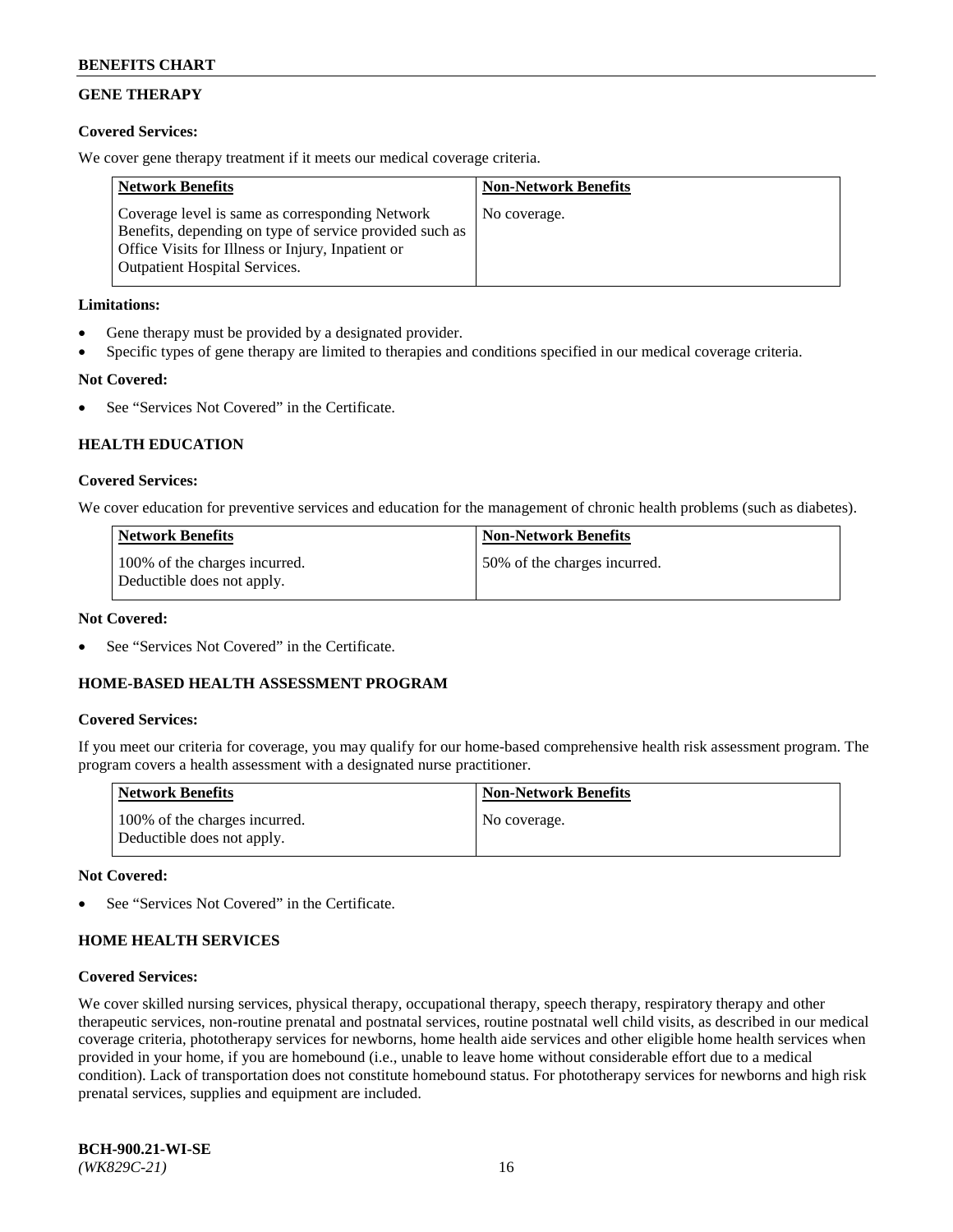We cover total parenteral nutrition/intravenous ("TPN/IV") therapy, equipment, supplies and drugs in connection with IV therapy. IV line care kits are covered under Durable Medical Equipment.

We cover palliative care benefits. Palliative care includes symptom management, education and establishing goals of care. We waive the requirement that you be homebound for a limited number of home visits for palliative care (as shown in this Benefits Chart), if you have a life-threatening, non-curable condition which has a prognosis of survival of two years or less. Additional palliative care visits are eligible under the home health services benefit if you are homebound and meet all other requirements defined in this section.

You do not need to be homebound to receive total parenteral nutrition/intravenous ("TPN/IV") therapy.

Home health services are eligible and covered only when:

- medically necessary; and
- provided as rehabilitative care, terminal care or maternity care; and
- ordered by a physician, and included in the written home care plan.

## **Physical Therapy, Occupational Therapy, Speech Therapy, Respiratory Therapy, Home Health Aide Services and Palliative Care**

*Primary Care Providers*

| <b>Network Benefits</b>                                                                                  | <b>Non-Network Benefits</b>  |
|----------------------------------------------------------------------------------------------------------|------------------------------|
| 100% of the charges incurred, subject to a<br>copayment of \$30 per visit.<br>Deductible does not apply. | 50% of the charges incurred. |

#### *Specialty Care Providers*

| Network Benefits                                                                                         | <b>Non-Network Benefits</b>  |
|----------------------------------------------------------------------------------------------------------|------------------------------|
| 100% of the charges incurred, subject to a<br>copayment of \$60 per visit.<br>Deductible does not apply. | 50% of the charges incurred. |

If more than one home health visit occurs in a day, a separate copayment applies to each. For example, if an occupational therapist and a physical therapist visit an Insured in the same day, a separate copayment will be charged for each visit.

#### **TPN/IV Therapy, Skilled Nursing Services, Non-Routine Prenatal/Postnatal Services, and Phototherapy**

| <b>Network Benefits</b>                                     | <b>Non-Network Benefits</b>  |
|-------------------------------------------------------------|------------------------------|
| 100% of the charges incurred.<br>Deductible does not apply. | 50% of the charges incurred. |

Each 24-hour visit (or shifts up to 24-hour visits) equals one visit and counts toward the Maximum visits for all other services shown below. Any visit that lasts less than 24 hours regardless of the length of the visit, will count as one visit toward the Maximum visits for all other services shown below. All visits must be medically necessary and benefit eligible.

### **Routine Prenatal/Postnatal Services and Child Health Supervision Services**

| <b>Network Benefits</b>                                     | <b>Non-Network Benefits</b>  |
|-------------------------------------------------------------|------------------------------|
| 100% of the charges incurred.<br>Deductible does not apply. | 50% of the charges incurred. |

## **Maximum Visits for Palliative Care**

If you are eligible to receive palliative care in the home and you are not homebound, there is a maximum of 12 visits per calendar year.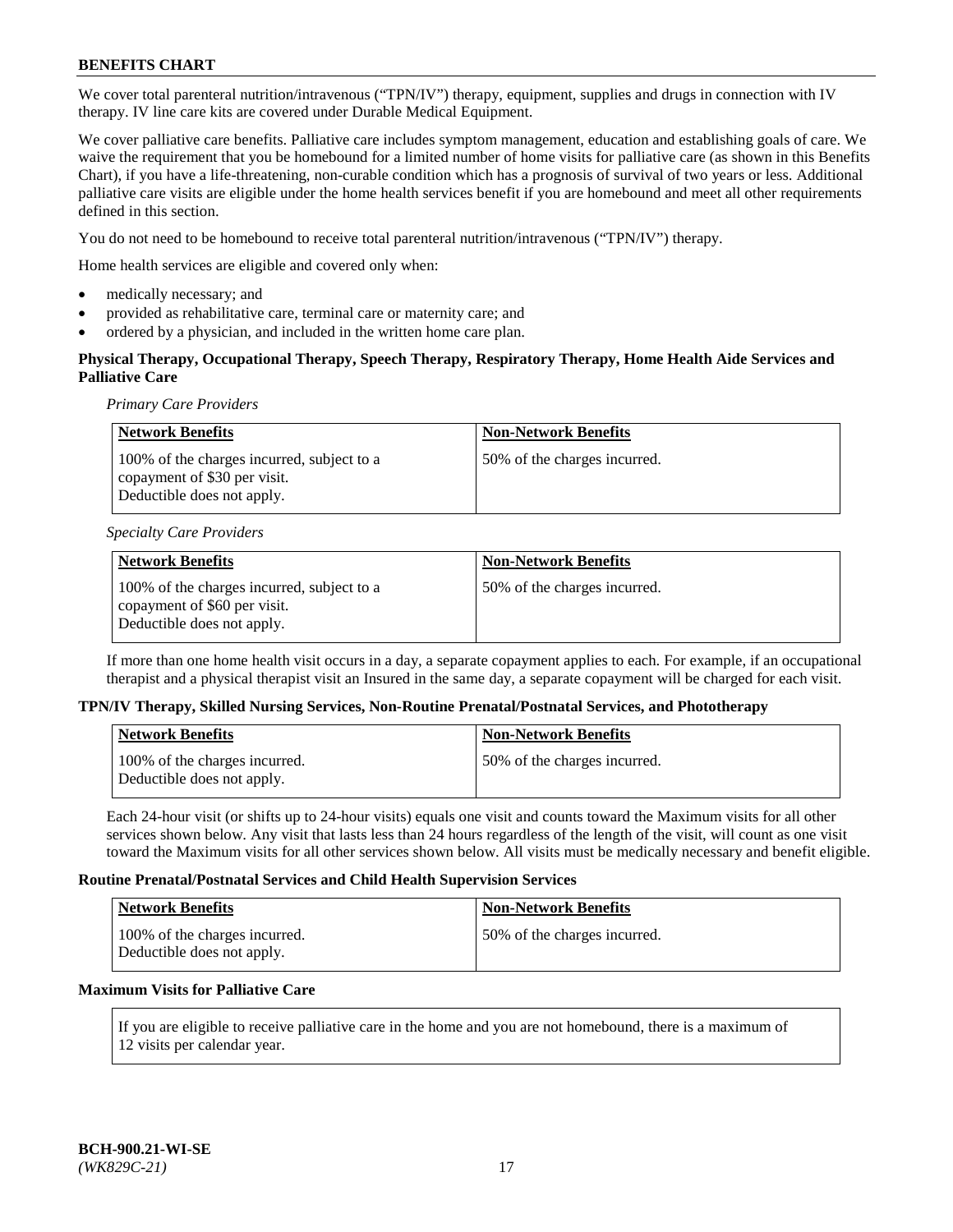## **Maximum Visits for All Services Other Than Palliative Care**

| <b>Network Benefits</b>      | <b>Non-Network Benefits</b>  |
|------------------------------|------------------------------|
| 60 visits per calendar year. | 30 visits per calendar year. |

Each visit provided under the Network Benefits and Non-Network Benefits counts toward the maximums shown under both Maximum visits sections. The routine postnatal well child visits do not count toward the visit limit.

#### **Limitations:**

- Home health services are not provided as a substitute for a primary caregiver in the home or as relief (respite) for a primary caregiver in the home. We will not reimburse family members or residents in your home for the above services.
- A service shall not be considered a skilled nursing service merely because it is performed by, or under the direct supervision of, a licensed nurse. Where a service (such as tracheotomy suctioning or ventilator monitoring) or like services, can be safely and effectively performed by a non-medical person (or self-administered), without the direct supervision of a licensed nurse, the service shall not be regarded as a skilled nursing service, whether or not a skilled nurse actually provides the service. The unavailability of a competent person to provide a non-skilled service shall not make it a skilled service when a skilled nurse provides it. Only the skilled nursing component of so-called "blended" services (i.e. services which include skilled and non-skilled components) are covered under this Benefits Chart.

#### **Not Covered:**

- Financial or legal counseling services.
- Housekeeping or meal services in your home.
- Private duty nursing services.
- Services provided by a family member or enrollee, or a resident in the enrollee's home.
- Vocational rehabilitation and recreational or educational therapy. Recreation therapy is therapy provided solely for the purpose of recreation, including, but not limited to: (a) requests for physical therapy or occupational therapy to improve athletic ability, and (b) braces or guards to prevent sports injuries.
- See "Services Not Covered" in the Certificate.

## **HOME HOSPICE SERVICES**

#### **Applicable Definitions:**

**Part-time.** This is up to two hours of service per day, more than two hours is considered continuous care.

**Continuous Care.** This is from two to twelve hours of service per day provided by a registered nurse, licensed practical nurse, or home health aide, during a period of crisis in order to maintain a terminally ill patient at home.

**Appropriate Facility.** This is a nursing home, hospice residence, or other inpatient facility.

**Custodial Care Related to Hospice Services.** This means providing assistance in the activities of daily living and the care needed by a terminally ill patient which can be provided by primary caregiver (i.e., family member or friend) who is responsible for the patient's home care.

#### **Covered Services:**

**Home Hospice Program.** We cover the services described below if you are terminally ill and accepted as a home hospice program participant. You must meet the eligibility requirements of the program, and elect to receive services through the home hospice program. The services will be provided in your home, with inpatient care available when medically necessary as described below. If you elect to receive hospice services, you do so in lieu of curative treatment for your terminal illness for the period you are enrolled in the home hospice program.

**Eligibility:** In order to be eligible to be enrolled in the home hospice program, you must: (1) be a terminally ill patient (prognosis of six months or less); (2) have chosen a palliative treatment focus (i.e., emphasizing comfort and supportive services rather than treatment attempting to cure the disease or condition); and (3) continue to meet the terminally ill prognosis as reviewed by our medical director or his or her designee over the course of care. You may withdraw from the home hospice program at any time.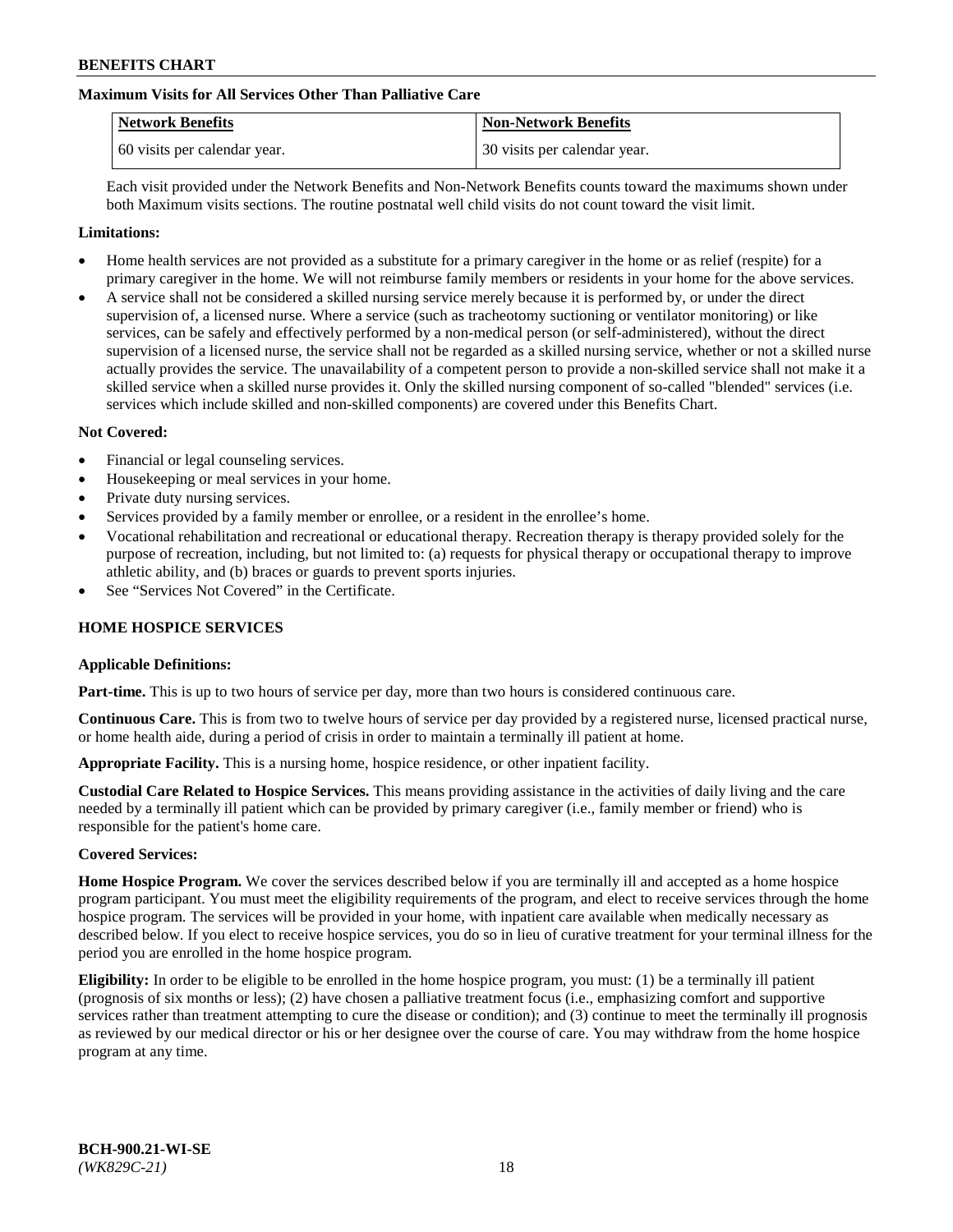**Eligible Services:** Hospice services include the following services provided in accordance with an approved hospice treatment plan.

- Home Health Services:
	- o Part-time care provided in your home by an interdisciplinary hospice team (which may include a physician, nurse, social worker, and spiritual counselor) and medically necessary home health services are covered.
	- o One or more periods of continuous care in your home or in a setting which provides day care for pain or symptom management, when medically necessary, will be covered.
- Inpatient Services: We cover medically necessary inpatient services.
- Other Services:
	- o Respite care is covered for care in your home or in an appropriate facility, to give your primary caregivers (i.e., family members or friends) rest and/or relief when necessary in order to maintain a terminally ill patient at home.
	- o Medically necessary medications for pain and symptom management.
	- Semi-electric hospital beds and other durable medical equipment are covered.
	- o Emergency and non-emergency care is covered.

| <b>Network Benefits</b>                                     | <b>Non-Network Benefits</b>  |
|-------------------------------------------------------------|------------------------------|
| 100% of the charges incurred.<br>Deductible does not apply. | 50% of the charges incurred. |

Respite care is limited to 5 days per episode, and respite care and continuous care combined are limited to 30 days.

### **Not Covered:**

- Financial or legal counseling services.
- Housekeeping or meal services in your home.
- Custodial or maintenance care related to hospice services, whether provided in the home or in a nursing home.
- Any service not specifically described as covered services under this home hospice services benefits.
- Any services provided by members of your family or residents in your home.
- See "Services Not Covered" in the Certificate.

## **HOSPITAL AND SKILLED NURSING FACILITY SERVICES**

#### **Covered Services:**

We cover services as described below.

#### **Medical or Surgical Hospital Services**

**Inpatient Hospital Services:** We cover the following medical or surgical services, for the treatment of acute illness or injury, which require the level of care only provided in an acute care facility. These services must be authorized by a physician.

Inpatient hospital services include: room and board; the use of operating or maternity delivery rooms; intensive care facilities; newborn nursery facilities; general nursing care, anesthesia, laboratory and diagnostic imaging services, radiation therapy, physical therapy, prescription drugs or other medications administered during treatment, blood and blood products (unless replaced), and blood derivatives, and other diagnostic or treatment related hospital services; physician and other professional medical and surgical services provided while in the hospital, including gender reassignment surgery that meets medical coverage criteria.

We cover, following a vaginal delivery, a minimum of 48 hours of inpatient care for the mother and newborn child. We cover, following a caesarean section delivery, a minimum of 96 hours of inpatient care for the mother and newborn child.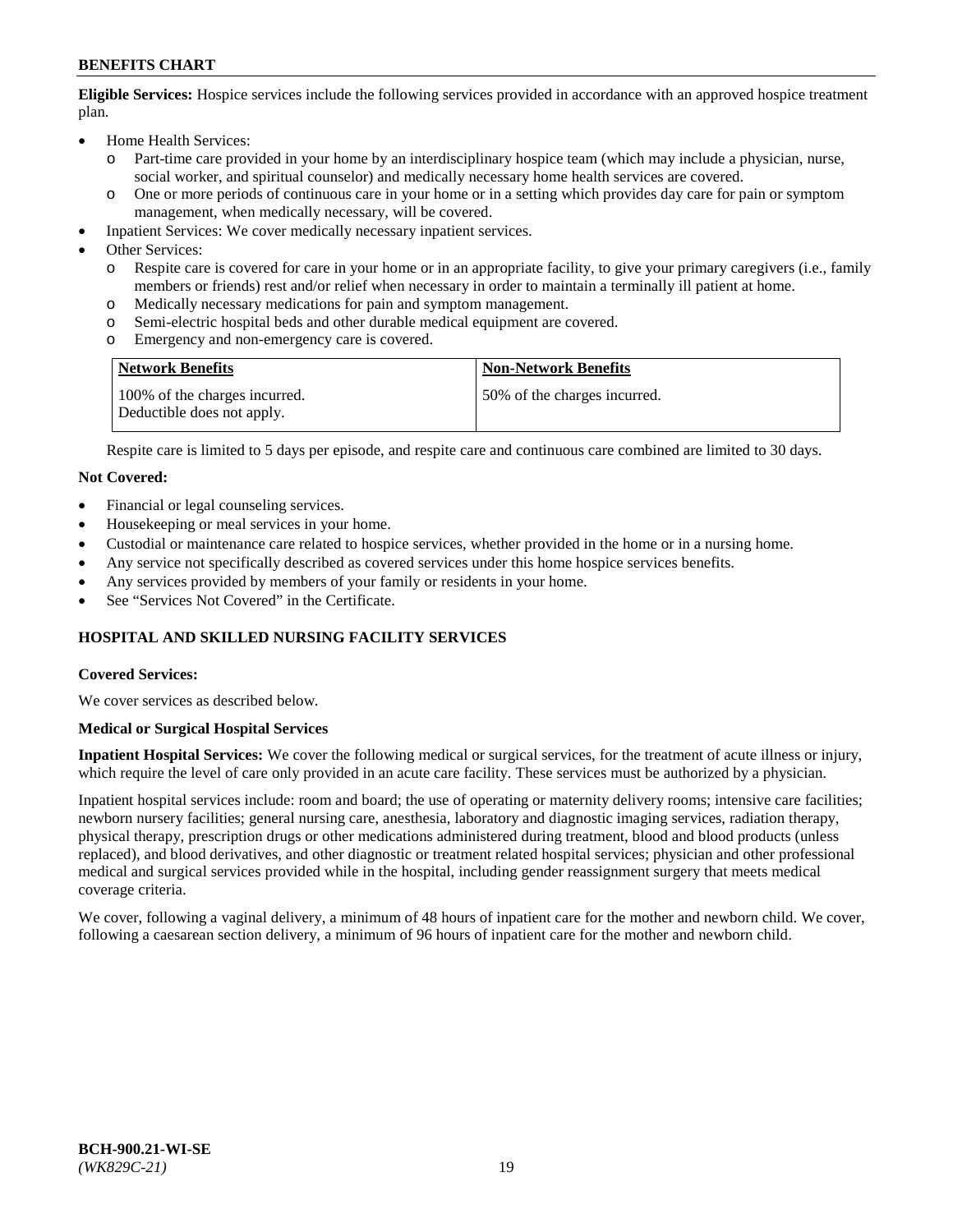Group health plans and health insurance issuers generally may not, under Federal law, restrict benefits for any hospital length of stay in connection with childbirth for the mother of newborn child to less than 48 hours following a vaginal delivery, or less than 96 hours following a caesarean section. However, Federal law generally does not prohibit the mother's or newborn's attending provider, after consulting with the mother, from discharging the mother or her newborn earlier than 48 hours (or 96 hours as applicable). In any case plans and issuers may not, under Federal law, require that a provider obtain authorization from the plan or the insurance issuer for prescribing a length of stay not in excess of 48 hours (or 96 hours).

| Network Benefits             | <b>Non-Network Benefits</b>  |
|------------------------------|------------------------------|
| 70% of the charges incurred. | 50% of the charges incurred. |

Each Insured's admission or confinement, including that of a newborn child, is separate and distinct from the admission or confinement of any other Insured.

**Outpatient Hospital, Ambulatory Care or Surgical Facility Services:** We cover the following medical and surgical services, for diagnosis or treatment of illness or injury on an outpatient basis. These services must be authorized by a physician.

Outpatient services include: use of operating rooms, maternity delivery rooms or other outpatient departments, rooms or facilities; and the following outpatient services: general nursing care, anesthesia, laboratory and diagnostic imaging services, radiation therapy, physical therapy, drugs administered during treatment, blood and blood products (unless replaced), and blood derivatives, and other diagnostic or treatment related outpatient services; physician and other professional medical and surgical services provided while an outpatient, including colonoscopies (starting at age 50, or under age 50 for people at high risk of colorectal cancer), and gender reassignment surgery that meets medical coverage criteria.

For Network Benefits, non-emergent, scheduled outpatient Magnetic Resonance Imaging (MRI) and Computed Tomography (CT) must be provided at a designated facility. Your physician or facility will obtain or verify prior authorization for these services, as needed.

To see the benefit level for diagnostic imaging services, laboratory services and physical therapy, see benefits under Diagnostic Imaging Services, Laboratory Services and Physical Therapy in this Benefits Chart.

| <b>Network Benefits</b>      | <b>Non-Network Benefits</b>  |
|------------------------------|------------------------------|
| 70% of the charges incurred. | 50% of the charges incurred. |

## **Skilled Nursing Facility Care:**

We cover room and board, daily skilled nursing and related ancillary services for post-acute treatment and rehabilitative care of illness or injury that meets medical coverage criteria. Rehabilitation services are limited to services where significant measurable progress is expected to occur within a reasonable period of time.

| <b>Network Benefits</b>                      | <b>Non-Network Benefits</b>                  |
|----------------------------------------------|----------------------------------------------|
| 70% of the charges incurred.                 | 150% of the charges incurred.                |
| Limited to a 30 day maximum per confinement. | Limited to a 30 day maximum per confinement. |

Each day of services provided under the Network Benefits and Non-Network Benefits, combined, applies toward the maximum shown above.

## **Not Covered:**

- Services for items for personal convenience, such as television rental, are not covered.
- See "Services Not Covered" in the Certificate.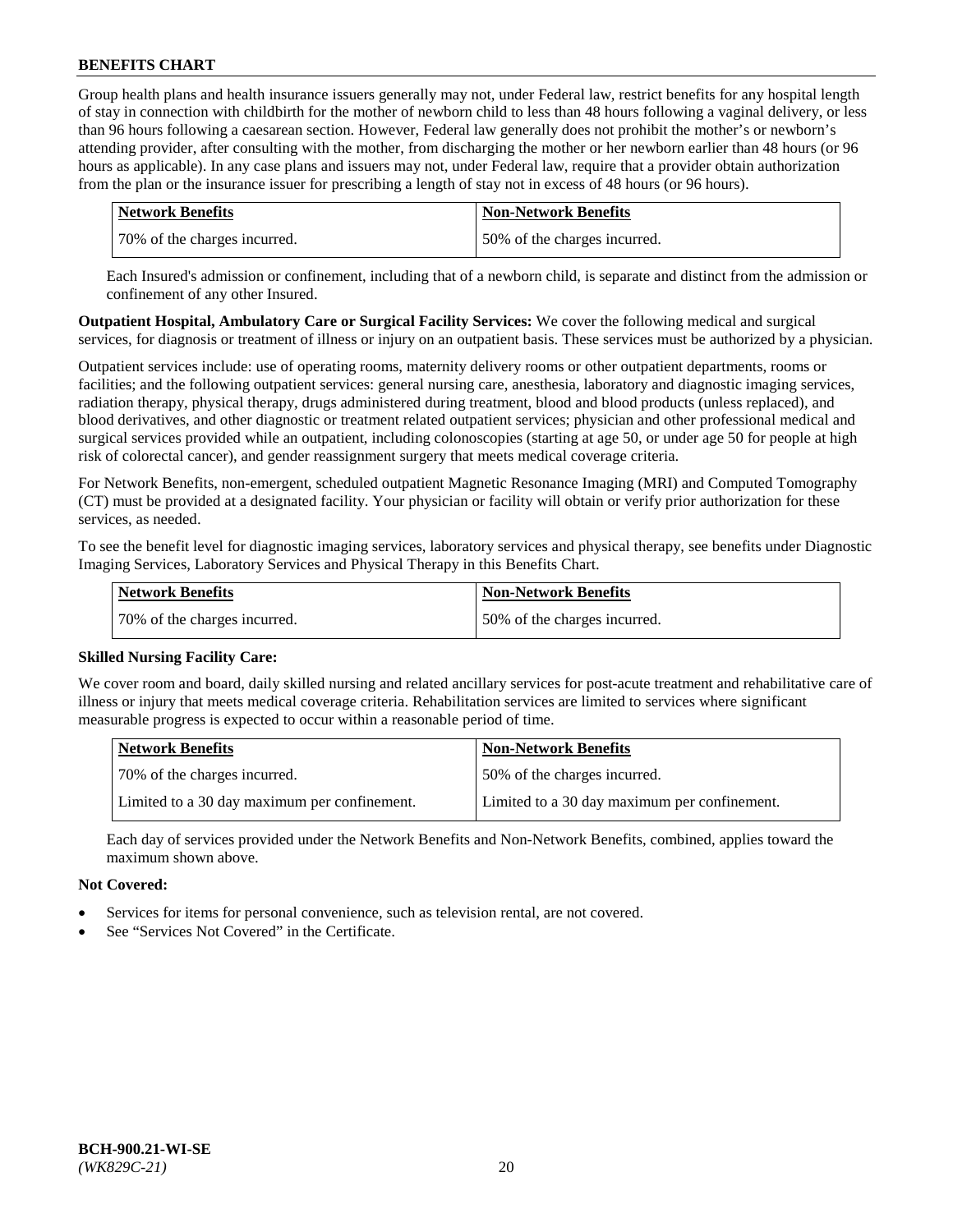# **INFERTILITY SERVICES**

## **Covered Services:**

We cover the diagnosis of infertility. These services include diagnostic procedures and tests provided in connection with an infertility evaluation, office visits and consultations to diagnose infertility.

| Network Benefits                                           | <b>Non-Network Benefits</b>  |
|------------------------------------------------------------|------------------------------|
| 70% of the charges incurred.<br>Deductible does not apply. | 50% of the charges incurred. |

Coverage is limited to office visits and consultations to diagnose infertility. Treatment is not covered.

## **Not Covered:**

- Treatment of infertility, including, but not limited to, office visits, laboratory, diagnostic imaging services, and drugs for the treatment of infertility; assisted reproduction, including, but not limited to, gamete intrafallopian tube transfer (GIFT), zygote intrafallopian tube transfer (ZIFT) intracytoplasmic sperm injection (ICSI), and/or in-vitro fertilization (IVF), and all charges associated with such procedures; reversal of sterilization; artificial insemination; and sperm, ova or embryo acquisition, retrieval or storage; however, we cover office visits and consultations to diagnose infertility.
- Services related to the establishment of surrogate pregnancy and fees for a surrogate.
- See "Services Not Covered" in the Certificate.

## **LABORATORY SERVICES**

### **Covered Services:**

We cover laboratory tests when ordered by a provider and provided in a clinic or outpatient hospital facility. This includes blood tests to detect lead exposure in children between the ages of 6 months and 72 months.

To see the benefit level for inpatient hospital or skilled nursing facility services, see benefits under "Inpatient Hospital and Skilled Nursing Facility Services" in this Benefits Chart.

**Prostate-specific antigen (PSA) test coverage.** We cover prostate cancer screening for men 40 years of age or over who are symptomatic or in a high-risk category and for all men 50 years of age or older. Coverage includes a prostate-specific antigen blood test and a digital rectal examination.

| <b>Network Benefits</b>                                     | <b>Non-Network Benefits</b>   |
|-------------------------------------------------------------|-------------------------------|
| 100% of the charges incurred.<br>Deductible does not apply. | 150% of the charges incurred. |

#### **All other laboratory services**

#### **Services for Illness or Injury**

| <b>Network Benefits</b>                                     | <b>Non-Network Benefits</b>  |
|-------------------------------------------------------------|------------------------------|
| 100% of the charges incurred.<br>Deductible does not apply. | 50% of the charges incurred. |

#### **Preventive Services**

Laboratory services associated with preventive services are covered at the benefit level shown in the "Preventive Services" section of this Benefits Chart.

## **Not Covered:**

See "Services Not Covered" in the Certificate.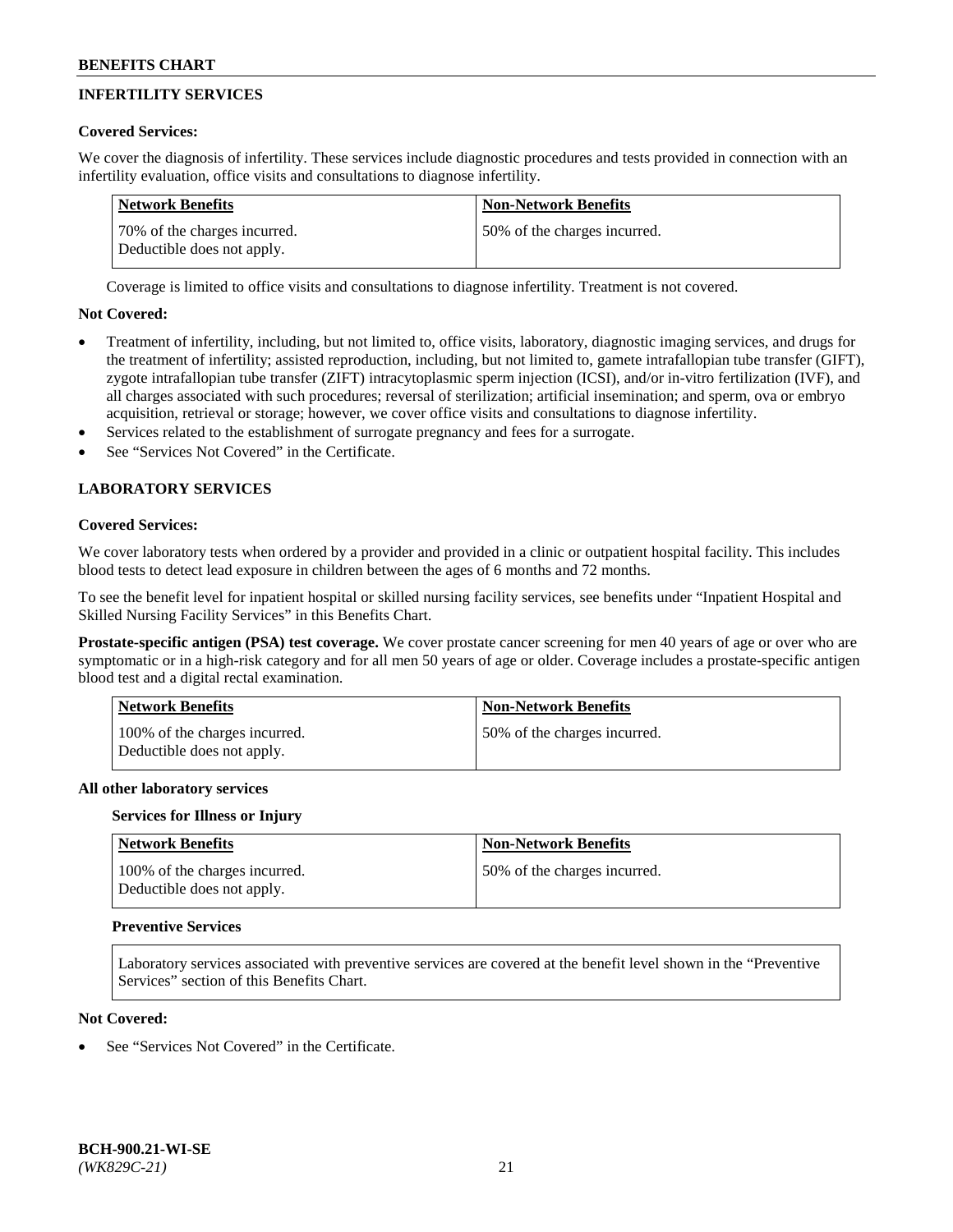# **MASTECTOMY RECONSTRUCTION BENEFIT**

## **Covered Services:**

We cover reconstruction of the breast on which the mastectomy has been performed; surgery and reconstruction of the other breast to produce symmetrical appearance, and prostheses and physical complications of all stages of mastectomy, including lymphedemas.

| <b>Network Benefits</b>                               | <b>Non-Network Benefits</b>                           |
|-------------------------------------------------------|-------------------------------------------------------|
| Coverage level is same as corresponding Network       | Coverage level is same as corresponding Non-Network   |
| Benefits, depending on type of service provided, such | Benefits, depending on type of service provided, such |
| as Office Visits for Illness or Injury, Inpatient or  | as Office Visits for Illness or Injury, Inpatient or  |
| <b>Outpatient Hospital Services.</b>                  | <b>Outpatient Hospital Services.</b>                  |

## **Not Covered:**

See "Services Not Covered" in the Certificate.

# **MEDICATION THERAPY DISEASE MANAGEMENT PROGRAM**

## **Covered Services:**

If you meet our criteria for coverage, you may qualify for our Medication Therapy Disease Management Program.

The program covers consultations with a designated Network pharmacist.

Covered services are based on established medical policies, which are subject to periodic review and modification by the medical directors. These medical policies (medical coverage criteria) are available by calling Member Services, or logging on to your "*my*HealthPartners" account at [healthpartners.com.](http://www.healthpartners.com/)

| Network Benefits                                            | <b>Non-Network Benefits</b> |
|-------------------------------------------------------------|-----------------------------|
| 100% of the charges incurred.<br>Deductible does not apply. | No coverage.                |

### **Not Covered:**

See "Services Not Covered" in the Certificate.

## **OFFICE VISITS FOR ILLNESS OR INJURY**

#### **Covered Services:**

We cover the following when medically necessary: professional medical and surgical services and related supplies, including biofeedback, of physicians and other health care providers; blood and blood products (unless replaced) and blood derivatives.

We cover diagnosis and treatment of illness or injury to the eyes. Where contact or eye glass lenses are prescribed as medically necessary for the post-operative treatment of cataracts or for the treatment of aphakia, or keratoconus, we cover the initial evaluation, lenses and fitting. Insureds must pay for lens replacement beyond the initial pair.

## **Office Visits**

*Primary Care Providers*

| Network Benefits                                                                                         | <b>Non-Network Benefits</b>  |
|----------------------------------------------------------------------------------------------------------|------------------------------|
| 100% of the charges incurred, subject to a<br>copayment of \$30 per visit.<br>Deductible does not apply. | 50% of the charges incurred. |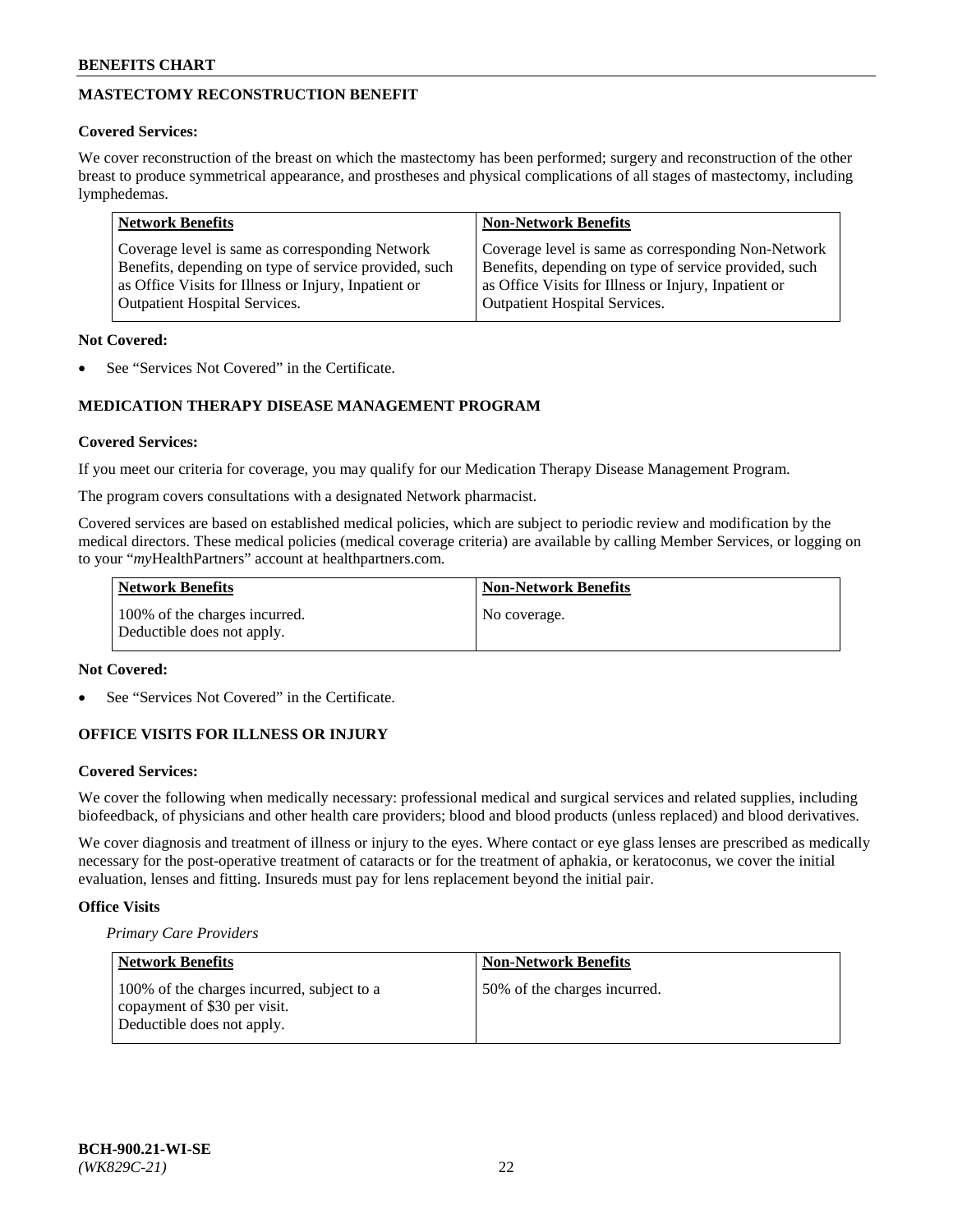*Specialty Care Providers*

| <b>Network Benefits</b>                                                                                  | <b>Non-Network Benefits</b>  |
|----------------------------------------------------------------------------------------------------------|------------------------------|
| 100% of the charges incurred, subject to a<br>copayment of \$60 per visit.<br>Deductible does not apply. | 50% of the charges incurred. |

# **Convenience Clinics**

| <b>Network Benefits</b>                                                                                  | <b>Non-Network Benefits</b>  |
|----------------------------------------------------------------------------------------------------------|------------------------------|
| 100% of the charges incurred, subject to a<br>copayment of \$15 per visit.<br>Deductible does not apply. | 50% of the charges incurred. |

## **Scheduled Telephone Visits**

| <b>Network Benefits</b>                                                                                  | <b>Non-Network Benefits</b>  |
|----------------------------------------------------------------------------------------------------------|------------------------------|
| 100% of the charges incurred, subject to a<br>copayment of \$15 per visit.<br>Deductible does not apply. | 50% of the charges incurred. |

## **E-Visits**

## **Access to Online Care through virtuwell a[t virtuwell.com](https://www.virtuwell.com/)**

| <b>Network Benefits</b>                                     | Non-Network Benefits |
|-------------------------------------------------------------|----------------------|
| 100% of the charges incurred.<br>Deductible does not apply. | Not applicable.      |

## **All Other E-Visits**

| <b>Network Benefits</b>                                                                                  | <b>Non-Network Benefits</b>  |
|----------------------------------------------------------------------------------------------------------|------------------------------|
| 100% of the charges incurred, subject to a<br>copayment of \$15 per visit.<br>Deductible does not apply. | 50% of the charges incurred. |

## **Injections Administered in a Physician's Office, other than immunizations**

## **Allergy Injections**

| <b>Network Benefits</b>                                                                                           | <b>Non-Network Benefits</b>  |
|-------------------------------------------------------------------------------------------------------------------|------------------------------|
| 100% of the charges incurred, subject to a<br>copayment of \$2 per date of service.<br>Deductible does not apply. | 50% of the charges incurred. |

## **All Other Injections**

| <b>Network Benefits</b>                                                                                           | <b>Non-Network Benefits</b>  |
|-------------------------------------------------------------------------------------------------------------------|------------------------------|
| 100% of the charges incurred, subject to a<br>copayment of \$2 per date of service.<br>Deductible does not apply. | 50% of the charges incurred. |

# **Not Covered:**

- Court ordered treatment, except as described in this Benefits Chart. Any resulting court ordered treatment for mental health services will be subject to the Certificate's requirement for medical necessity.
- See "Services Not Covered" in the Certificate.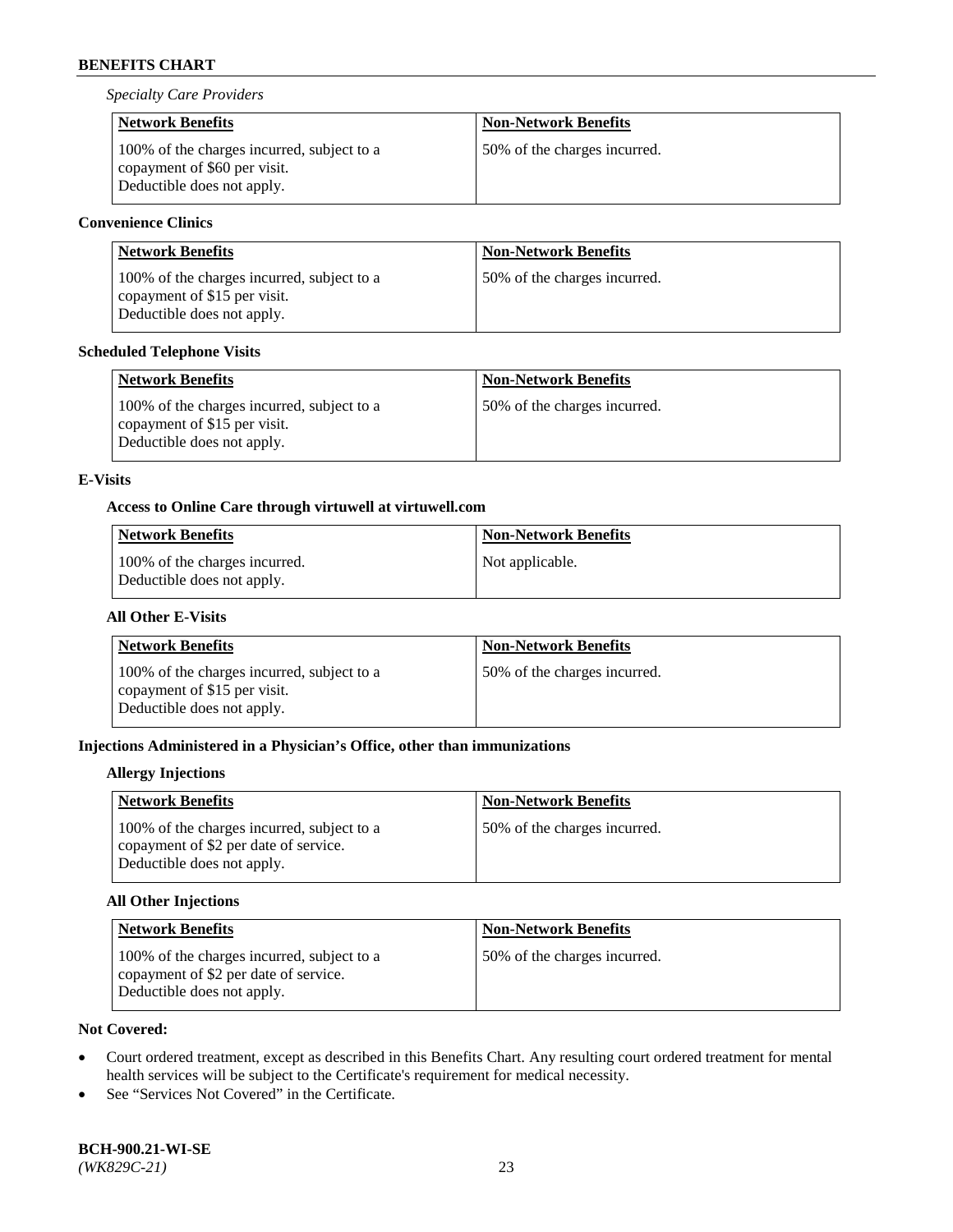# **PEDIATRIC EYEWEAR**

## **Covered Services:**

We cover pediatric eyewear for children under age 19, subject to our medical coverage criteria. Coverage under this provision will continue until the end of the month in which the child turns age 19. These medical policies (medical coverage criteria) are available by calling Member Services, or logging on to your "*my*HealthPartners" account a[t healthpartners.com.](https://www.healthpartners.com/hp/index.html)

| Network Benefits             | <b>Non-Network Benefits</b> |
|------------------------------|-----------------------------|
| 70% of the charges incurred. | No coverage.                |

Limited to one pair of eyeglasses (lenses and frames), or one pair of contact lenses per calendar year.

## **Not Covered:**

See "Services Not Covered" in the Certificate.

# **PHYSICAL THERAPY, OCCUPATIONAL THERAPY, SPEECH THERAPY AND OTHER SPECIFIED THERAPIES**

## **Covered Services:**

We cover the following physical therapy, occupational therapy and speech therapy services:

- Medically necessary rehabilitative care to correct the effects of illness or injury.
- Habilitative care rendered for congenital, developmental or medical conditions which have significantly limited the successful initiation of normal speech and normal motor development.

Massage therapy which is performed in conjunction with other treatment/modalities by a physical or occupational therapist is part of a prescribed treatment plan and is not billed separately is covered.

We cover services provided in a clinic. To see the benefit level for inpatient hospital or skilled nursing facility services, see benefits under "Inpatient Hospital and Skilled Nursing Facility Services".

## **Rehabilitative Care**

| <b>Network Benefits</b>                                                                                                                                                                                   | <b>Non-Network Benefits</b>                                                                                                   |
|-----------------------------------------------------------------------------------------------------------------------------------------------------------------------------------------------------------|-------------------------------------------------------------------------------------------------------------------------------|
| 100% of the charges incurred, subject to a<br>copayment of \$60 per visit.<br>Deductible does not apply.<br>Physical, Occupational and Speech Therapy are<br>limited to 20 visits each per calendar year. | 50% of the charges incurred.<br>Physical, Occupational and Speech Therapy are<br>limited to 20 visits each per calendar year. |

In addition to the services provided above, we cover a minimum of:

- 20 visits per calendar year for pulmonary rehabilitation therapy.
- 36 visits per calendar year for cardiac rehabilitation therapy.
- 30 visits per calendar year for post-cochlear implant aural therapy.
- 20 visits per calendar year for cognitive rehabilitation therapy.

The maximum number of visits is combined for Network Benefits and Non-Network Benefits.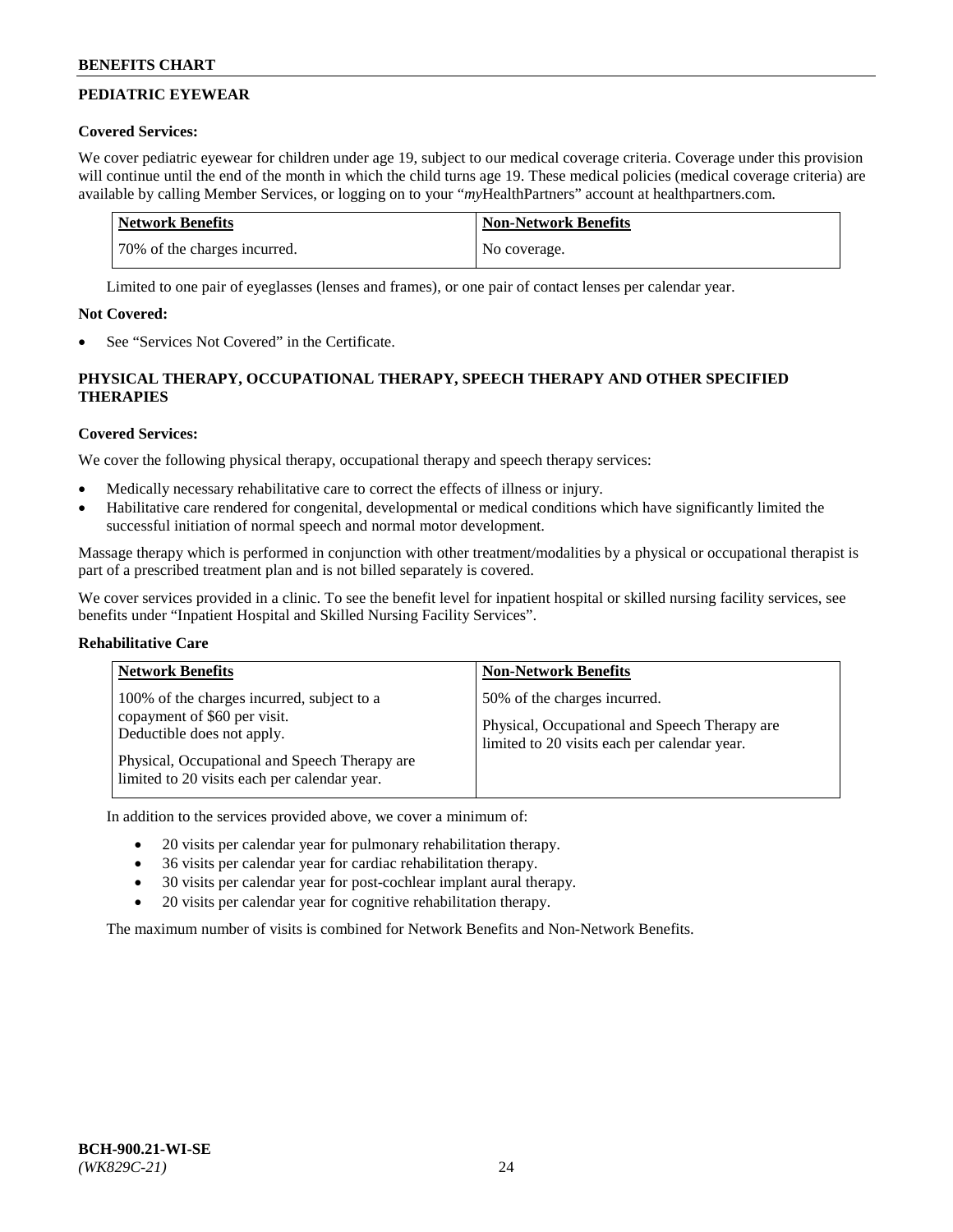### **Habilitative Services**

| <b>Network Benefits</b>                                                                                                                                                                                   | <b>Non-Network Benefits</b>                                                                                                   |
|-----------------------------------------------------------------------------------------------------------------------------------------------------------------------------------------------------------|-------------------------------------------------------------------------------------------------------------------------------|
| 100% of the charges incurred, subject to a<br>copayment of \$60 per visit.<br>Deductible does not apply.<br>Physical, Occupational and Speech Therapy are<br>limited to 20 visits each per calendar year. | 50% of the charges incurred.<br>Physical, Occupational and Speech Therapy are<br>limited to 20 visits each per calendar year. |

The maximum number of visits is combined for Network Benefits and Non-Network Benefits.

## **Not Covered:**

- Massage therapy for the purpose of comfort or convenience of the Insured.
- See "Services Not Covered" in the Certificate.

## **PRESCRIPTION DRUG SERVICES**

### **Covered Services:**

We cover prescription drugs and medications that can be self-administered or are administered in a physician's office.

We will refill a prescription for eye drops covered under this Benefits Chart if the Insured requests a refill and the original prescription specified that additional quantities would be needed, providing the refill request does not exceed the quantities needed, and the following conditions are met:

- If the Insured requests a 30-day refill supply, the request must be made between 22 and 30 days of the later of (a) the original date that the prescription was distributed to the insured or (b) the date that the most recent refill was distributed to the Insured; or
- If the Insured requests a 90-day refill supply, the request must be made between 67 and 90 days of the later of (a) the original date that the prescription was distributed to the insured or (b) the date that the most recent refill was distributed to the Insured.

#### **For Network Benefits, drugs and medications must be obtained at a Network pharmacy.**

#### **Outpatient Drugs (except as specified below)**

| <b>Network Benefits</b>                                                                                                                                                                                           | <b>Non-Network Benefits</b>  |
|-------------------------------------------------------------------------------------------------------------------------------------------------------------------------------------------------------------------|------------------------------|
| 100% of the charges incurred, subject to a copayment of<br>\$5 for generic low cost formulary drugs and 100% of<br>the charges incurred, subject to a copayment of \$25 for<br>generic high cost formulary drugs. | 50% of the charges incurred. |
| Brand name formulary drugs are covered at 100% of the<br>charges incurred, subject to a copayment of \$60.                                                                                                        |                              |
| In no event will your cost for a formulary insulin drug<br>exceed \$25.                                                                                                                                           |                              |
| Non-formulary drugs are covered at 100% of the<br>charges incurred, subject to a copayment of \$150.                                                                                                              |                              |
| Deductible does not apply.                                                                                                                                                                                        |                              |

**Oral chemotherapy drugs** are included on the Specialty Drug List. However, you pay the applicable outpatient drug copayment. As required by Wisconsin law, your maximum copayment will not be more than \$100 per prescription for a 31-day supply.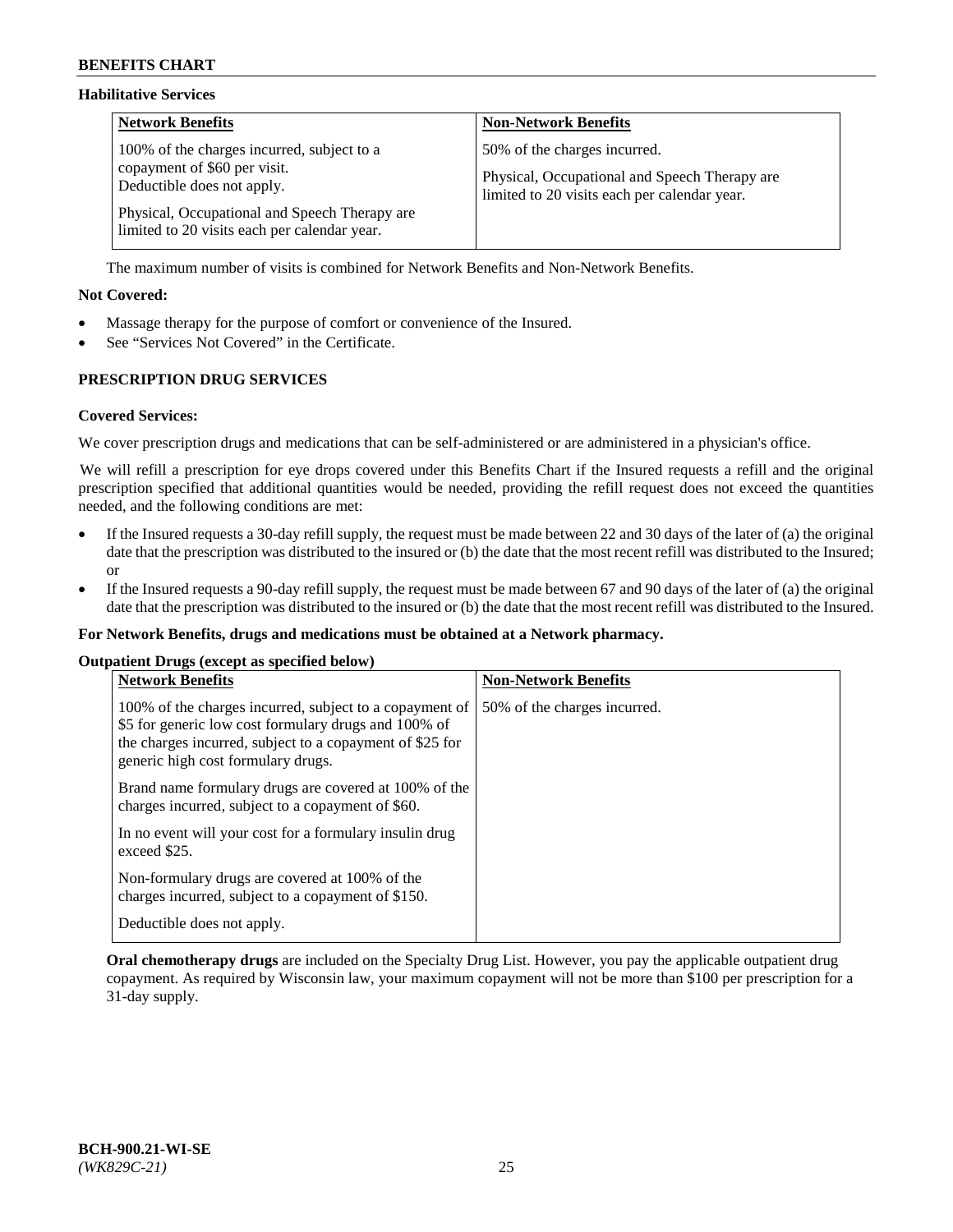## **Mail Order Drugs**

| <b>Network Benefits</b>                                                                                                                                                                                                    | <b>Non-Network Benefits</b>           |
|----------------------------------------------------------------------------------------------------------------------------------------------------------------------------------------------------------------------------|---------------------------------------|
| For your convenience, you may also get up to a 93-day<br>supply of outpatient prescription drugs that can be self-<br>administered through the designated mail order service.                                              | See Network Mail Order Drugs Benefit. |
| New prescriptions to treat certain chronic conditions<br>and trial drugs will be limited to quantity limits<br>described at the end of this section. You will have to<br>pay one copayment for your initial 31-day supply. |                                       |
| Specialty Drugs are not available through the mail order<br>service.                                                                                                                                                       |                                       |

## **Tobacco Cessation Drugs are covered for all FDA approved tobacco cessation drugs**

| <b>Network Benefits</b>                                     | <b>Non-Network Benefits</b>  |
|-------------------------------------------------------------|------------------------------|
| 100% of the charges incurred.<br>Deductible does not apply. | 50% of the charges incurred. |

#### **Contraceptive Drugs**

| <b>Network Benefits</b>                                                                                                                                         | <b>Non-Network Benefits</b>  |
|-----------------------------------------------------------------------------------------------------------------------------------------------------------------|------------------------------|
| 100% of the charges incurred for formulary drugs.<br>Deductible does not apply.                                                                                 | 50% of the charges incurred. |
| If a physician requests that a non-formulary<br>contraceptive drug be dispensed as written, the drug<br>will be covered at 100%, not subject to the deductible. |                              |

#### **Specialty Drugs which are Self-Administered**

| <b>Network Benefits</b>                                                                                              | <b>Non-Network Benefits</b> |
|----------------------------------------------------------------------------------------------------------------------|-----------------------------|
| 80% of the charges incurred.<br>Deductible does not apply.                                                           | No coverage.                |
| Specialty Drugs are limited to drugs on the Specialty<br>Drug List and must be obtained from a designated<br>vendor. |                             |

**Oral chemotherapy drugs** are included on the Specialty Drug List. However, you pay the applicable outpatient drug copayment. As required by Wisconsin law, your maximum copayment will not be more than \$100 per prescription for a 31-day supply.

#### **Limitations:**

- Certain drugs may require prior authorization as indicated on the formulary. HealthPartners may require prior authorization for the drug and also the site where the drug will be provided. Certain drugs are subject to our utilization review process and quantity limits.
- Certain non-formulary drugs require prior authorization. In addition, certain drugs may be subject to any quantity limits applied as part of our trial program.
- If an Insured requests a brand name drug when there is a generic equivalent, the brand name drug will be covered up to the charge that would apply to the generic drug, minus any required copayment. If a physician requests that a brand name drug be dispensed as written, the drug will be paid at the non-formulary benefit.
- We may require insureds to try over-the-counter (OTC) drug alternatives before approving more costly formulary prescription drugs.
- Unless otherwise specified in the Prescription Drug Services" section, you may receive up to a 31-day supply per prescription.
- A 93-day supply will be covered and dispensed only at pharmacies that participate in our extended day supply program.

**BCH-900.21-WI-SE**  *(WK829C-21)* 26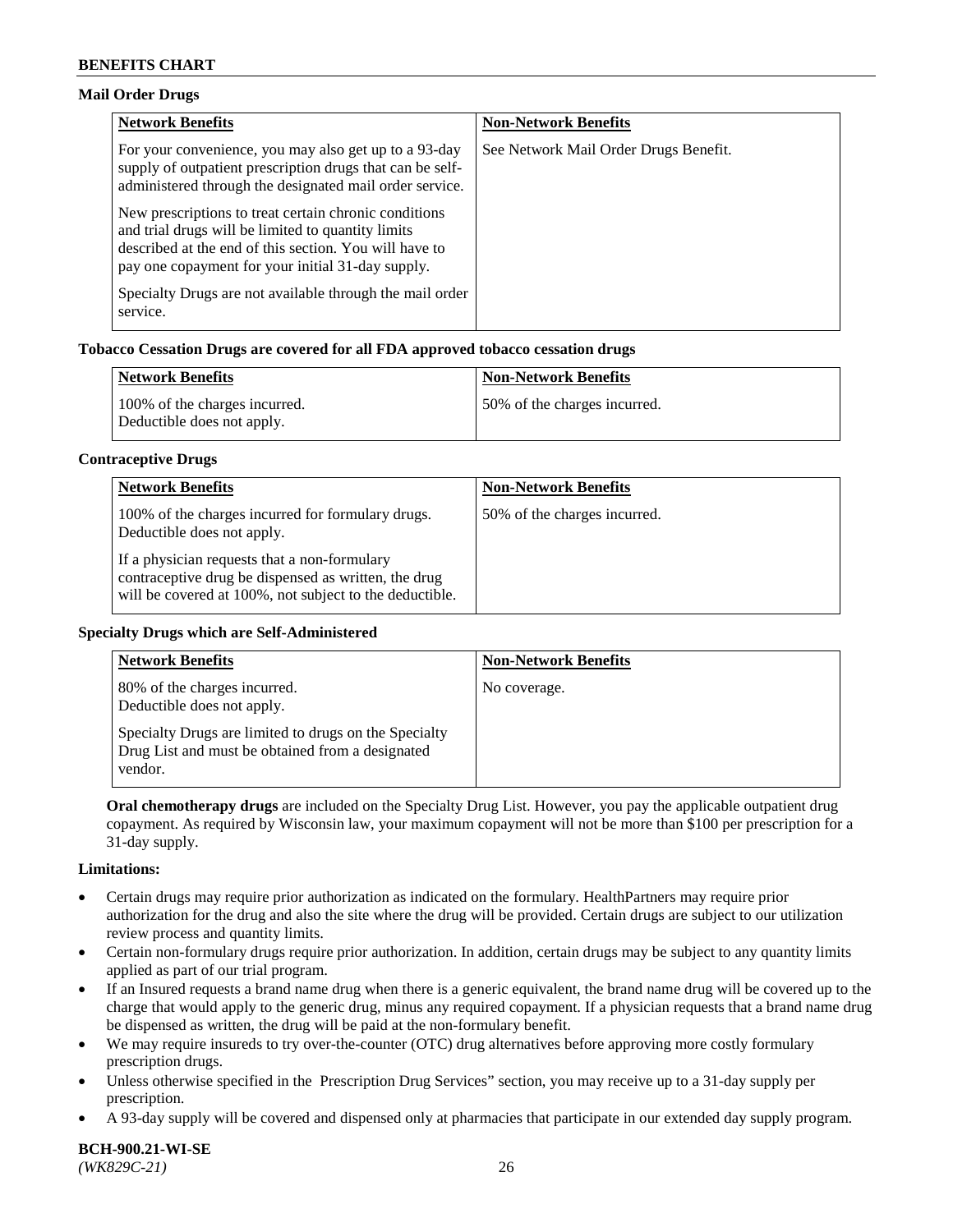- New prescriptions to treat certain chronic conditions are limited to a 31-day supply.
- No more than a 31-day supply of specialty drugs will be covered and dispensed at a time unless it's a manufacturer supplied drug that cannot be split that supplies the member with more than a 31-day supply.
- If a copayment is required, you must pay one copayment for each 31-day supply, or portion thereof. **Not Covered:**
- Replacement of prescription drugs, medications, equipment and supplies due to loss, damage or theft.
- Nonprescription (over-the-counter) drugs or medications, including, but not limited to, vitamins, supplements, homeopathic remedies, and non-FDA approved drugs, unless listed on the formulary and prescribed by a physician or legally authorized health care provider under applicable state and federal law. This exclusion does not include over-thecounter contraceptives for women as allowed under the Affordable Care Act when the Insured obtains a prescription for the item. In addition, if the Insured obtains a prescription, this exclusion does not include aspirin to prevent cardiovascular disease for men and women of certain ages; folic acid supplements for women who may become pregnant; fluoride chemoprevention supplements for children without fluoride in their water source; and iron supplements for children age 6-12 who are at risk for anemia.
- All drugs for the treatment of sexual dysfunction.
- All drugs for the treatment of growth deficiency.
- All drugs for the treatment of infertility.
- Medical cannabis.
- Drugs on the Excluded Drug List. The Excluded Drug List includes select drugs within a therapy class that are not eligible for coverage. This includes drugs that may be excluded for certain indications. The Excluded Drug List is available at [healthpartners.com.](http://www.healthpartners.com/)
- Drugs that are newly approved by the FDA until they are reviewed and approved by HealthPartners Pharmacy and Therapeutics Committee.
- Medical devices approved by the FDA will not be covered under the Prescription Drug Services section unless they are on our formulary. Covered medical devices are generally submitted and reimbursed under your medical benefits.
- See "Services Not Covered" in the Certificate.

## **PREVENTIVE SERVICES**

#### **Applicable Definitions:**

**Routine Preventive Services** are routine health care services that include screenings, check-ups and counseling to prevent illness, disease or other health problems before symptoms occur.

**Diagnostic Services** are services to help a provider understand your symptoms, diagnose illness and decide what treatment may be needed. They may be the same services that are listed as preventive services, but they are being used as diagnostic services. Your provider will determine if these services are preventive or diagnostic. These services are not preventive if received as part of a visit to diagnose, manage or maintain an acute or chronic medical condition, illness or injury. When that occurs, unless otherwise indicated below, standard deductibles, copayments or coinsurance apply.

#### **Covered Services:**

We cover preventive services that meet any of the requirements under the Affordable Care Act (ACA) shown in the bulleted items below. These preventive services are covered at 100% under the Network Benefits with no deductible, copayments or coinsurance. (If a preventive service is not required by the ACA and it is covered at a lower benefit level, it will be specified below.) Preventive benefits mandated under the ACA are subject to periodic review and modification. Changes would be effective in accordance with the federal rules. Preventive services mandated by the ACA include:

- Evidence-based items or services that have in effect a rating of A or B in the current recommendations of the United States Preventive Services Task Force with respect to the individual;
- Immunizations for routine use in children, adolescents, and adults that have in effect a recommendation from the Advisory Committee on Immunization Practices of the Centers for Disease Control and Prevention with respect to the individual;
- With respect to infants, children, and adolescents, evidence-informed preventive care and screenings provided for in comprehensive guidelines supported by the Health Resources and Services Administration; and
- With respect to women, preventive care and screenings provided for in comprehensive guidelines supported by the Health Resources and Services Administration.

Covered services are based on established medical policies, which are subject to periodic review and modification by the medical or dental directors. These medical policies (medical coverage criteria) are available by calling Member Services, or logging on to your "*my*HealthPartners" account at [healthpartners.com.](https://www.healthpartners.com/hp/index.html)

**BCH-900.21-WI-SE**  *(WK829C-21)* 27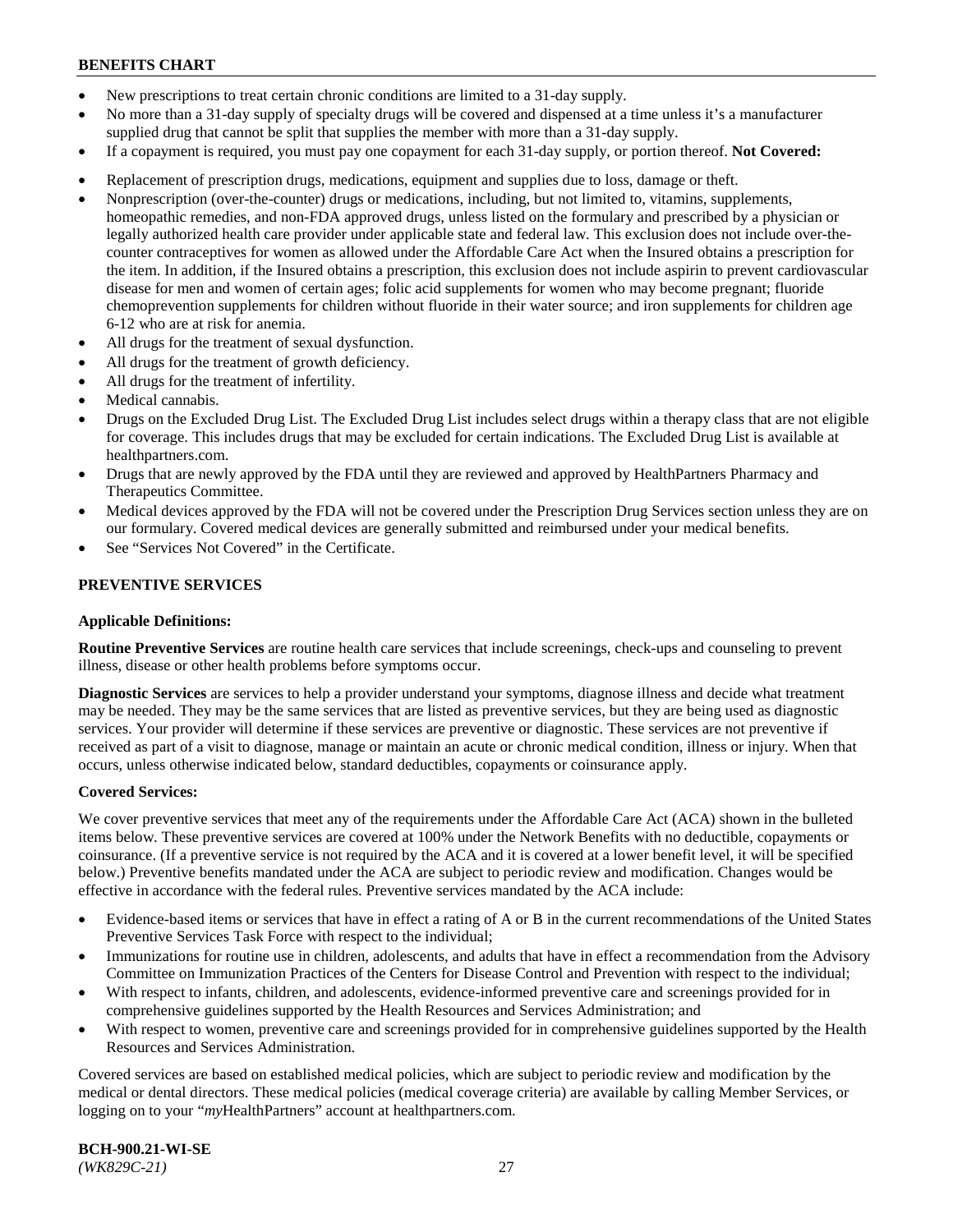## **ACA and state mandated preventive services are covered as follows:**

**Routine Health Exams and Periodic Health Assessments.** A physician or health care provider will counsel you as to how often health assessments are needed based on age, sex and health status. This includes screening and counseling for tobacco cessation and all FDA approved tobacco cessation medications including over-the-counter drugs (as shown in the Prescription Drug Services section).

| Network Benefits                                            | <b>Non-Network Benefits</b>   |
|-------------------------------------------------------------|-------------------------------|
| 100% of the charges incurred.<br>Deductible does not apply. | 150% of the charges incurred. |

**Child Health Supervision Services.** This includes pediatric preventive services such as newborn screenings, appropriate immunizations, developmental assessments and laboratory services appropriate to the age of the child from birth to 72 months and appropriate immunizations to age 18.

| <b>Network Benefits</b>                                     | <b>Non-Network Benefits</b>  |
|-------------------------------------------------------------|------------------------------|
| 100% of the charges incurred.<br>Deductible does not apply. | 50% of the charges incurred. |

### **Routine Prenatal Care and Exams**

| <b>Network Benefits</b>                                     | <b>Non-Network Benefits</b>   |
|-------------------------------------------------------------|-------------------------------|
| 100% of the charges incurred.<br>Deductible does not apply. | 150% of the charges incurred. |

**Routine Postnatal Care.** This includes health exams, assessments, education and counseling relating to the period immediately after childbirth.

| <b>Network Benefits</b>                                     | <b>Non-Network Benefits</b>  |
|-------------------------------------------------------------|------------------------------|
| 100% of the charges incurred.<br>Deductible does not apply. | 50% of the charges incurred. |

**Routine Screening Procedures for Cancer.** This includes colorectal screening starting at age 50 and under age 50 for people at high risk of colorectal cancer. This also includes cancer screenings recommended by the USPSTF with an A or B rating. Women's preventive health services below describe additional routine screening procedures for cancer.

| <b>Network Benefits</b>                                     | <b>Non-Network Benefits</b>  |
|-------------------------------------------------------------|------------------------------|
| 100% of the charges incurred.<br>Deductible does not apply. | 50% of the charges incurred. |

**Professional Voluntary Family Planning Services.** This includes services to prevent or delay a pregnancy, including counseling and education. Services must be provided by a licensed provider.

| Network Benefits                                            | <b>Non-Network Benefits</b>  |
|-------------------------------------------------------------|------------------------------|
| 100% of the charges incurred.<br>Deductible does not apply. | 50% of the charges incurred. |

## **Adult Immunizations**

| <b>Network Benefits</b>                                     | Non-Network Benefits         |
|-------------------------------------------------------------|------------------------------|
| 100% of the charges incurred.<br>Deductible does not apply. | 50% of the charges incurred. |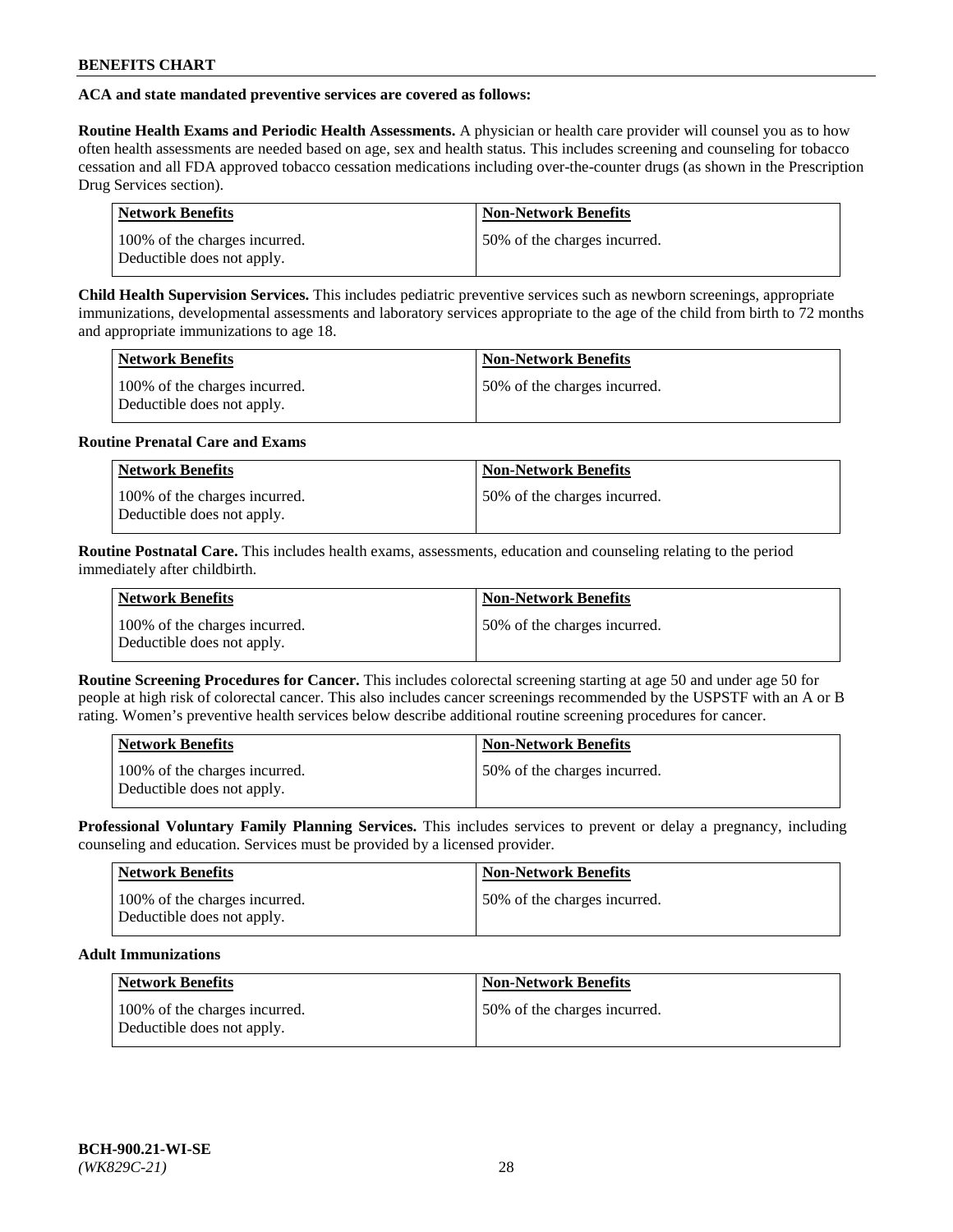**Women's Preventive Health Services.** This includes mammograms, screenings for cervical cancer (pap smears), breast pumps, human papillomavirus (HPV) testing, counseling for sexually transmitted infections, counseling and screening for human immunodeficiency virus (HIV), and all FDA approved contraceptive methods as prescribed by a doctor, sterilization procedures, education and counseling (see the Prescription Drug Services section for coverage of oral contraceptive drugs). We also provide genetic screening for BRCA if someone in your family has the gene or you have a diagnosis of cancer.

The U.S. Preventive Services Task Force (USPSTF) recommends screening mammography, with or without clinical breast examination (CBE), every 1-2 years for women aged 40 and older. For women age 50 and older, we cover an annual mammogram.

| Network Benefits                                            | <b>Non-Network Benefits</b>  |
|-------------------------------------------------------------|------------------------------|
| 100% of the charges incurred.<br>Deductible does not apply. | 50% of the charges incurred. |

**Obesity Screening and Management.** We cover obesity screening and counseling for all ages during a routine preventive care exam. If you are age 18 or older and have a body mass index of 30 or more, we also cover intensive obesity management to help you lose weight. Your primary care doctor can coordinate these services.

| Network Benefits                                            | <b>Non-Network Benefits</b>  |
|-------------------------------------------------------------|------------------------------|
| 100% of the charges incurred.<br>Deductible does not apply. | 50% of the charges incurred. |

**Preventive Medications.** We cover preventive medications currently recommended by USPSTF with an A or B rating if they are prescribed by your medical provider and they are listed on our formulary. Preventive medications are subject to periodic review and modification. Changes would be effective in accordance with the federal rules and reflected in our current medical coverage criteria for preventive care services.

| <b>Network Benefits</b>                                     | <b>Non-Network Benefits</b>  |
|-------------------------------------------------------------|------------------------------|
| 100% of the charges incurred.<br>Deductible does not apply. | 50% of the charges incurred. |

**In addition to any ACA or state mandated preventive services referenced above, we cover the following eligible services:**

## **Routine Eye and Hearing Exams**

| <b>Network Benefits</b>                                     | <b>Non-Network Benefits</b>  |
|-------------------------------------------------------------|------------------------------|
| 100% of the charges incurred.<br>Deductible does not apply. | 50% of the charges incurred. |

**Ovarian Cancer Surveillance Test for Women who are at Risk.** "At risk for ovarian cancer" means (1) having a family history that includes any of the following: one or more first-degree or second-degree relatives with ovarian cancer, clusters of female relatives with breast cancer or nonpolyposis colorectal cancer; or (2) testing positive for BRCA1 or BRCA2 mutations. "Surveillance test for ovarian cancer" means annual screening using CA-125 serum tumor marker testing, transvaginal ultrasound, pelvic examination or other proven ovarian screening tests currently being evaluated by the federal Food and Drug Administration or by the National Cancer Institute.

| <b>Network Benefits</b>                               | <b>Non-Network Benefits</b>                           |
|-------------------------------------------------------|-------------------------------------------------------|
| Coverage level is same as corresponding Network       | Coverage level is same as corresponding Non-Network   |
| Benefits, depending on type of service provided, such | Benefits, depending on type of service provided, such |
| as Diagnostic Imaging Services, Laboratory Services   | as Diagnostic Imaging Services, Laboratory Services   |
| or Office Visits for Illness or Injury, or Preventive | or Office Visits for Illness or Injury, or Preventive |
| Services.                                             | Services.                                             |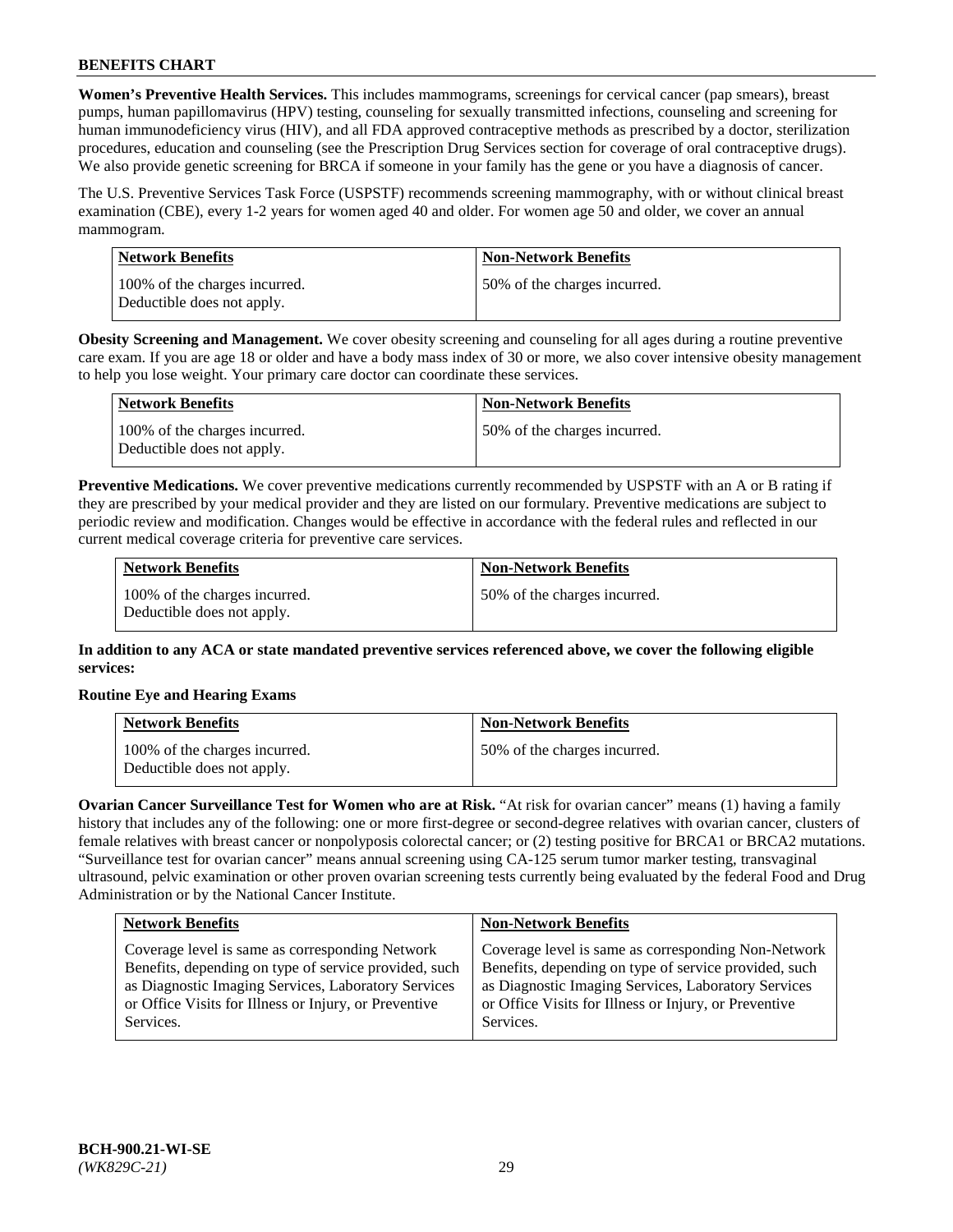### **Limitations:**

• Services are not preventive if received as part of a visit to diagnose, manage or maintain an acute or chronic medical condition, illness or injury. When that occurs, unless otherwise indicated above, standard deductibles, copayments or coinsurance apply.

### **Not Covered:**

See "Services Not Covered" in the Certificate.

## **TRANSPLANT SERVICES**

#### **Applicable Definitions:**

**Autologous.** This is when the source of cells is from the individual's own marrow or stem cells.

**Allogeneic.** This is when the source of cells is from a related or unrelated donor's marrow or stem cells.

**Allogeneic Bone Marrow Transplant.** This is when the bone marrow is harvested from the related or unrelated donor and stored. The patient undergoes treatment which includes tumor ablation with high-dose chemotherapy and/or radiation. The bone marrow is reinfused (transplanted).

**Autologous Bone Marrow Transplant.** This is when the bone marrow is harvested from the individual and stored. The patient undergoes treatment which includes tumor ablation with high-dose chemotherapy and/or radiation. The bone marrow is reinfused (transplanted).

**Autologous/Allogeneic Stem Cell Support.** This is a treatment process that includes stem cell harvest from either bone marrow or peripheral blood, tumor ablation with high-dose chemotherapy and/or radiation, stem cell reinfusion, and related care. Autologous/allogeneic bone marrow transplantation and high dose chemotherapy with peripheral stem cell rescue/support are considered to be autologous/allogeneic stem cell support.

**Designated Transplant Center.** This is any health care provider, group or association of health care providers designated by us to provide services, supplies or drugs for specified transplants for our Insureds.

**Transplant Services.** This is transplantation (including retransplants) of the human organs or tissue listed below, including all related post-surgical treatment, follow-up care and drugs and multiple transplants for a related cause. Transplant services do not include other organ or tissue transplants or surgical implantation of mechanical devices functioning as a human organ, except surgical implantation of an FDA approved Ventricular Assist Device (VAD) or total artificial heart, functioning as a temporary bridge to heart transplantation.

Prior authorization is required prior to consultation to support coordination of care and benefits.

#### **Covered Services:**

We cover eligible transplant services (as defined above) while you are covered under the Certificate. Transplants that will be considered for coverage are limited to the following:

- Kidney transplants for end-stage disease.
- Cornea transplants for end-stage disease.
- Heart transplants for end-stage disease.
- Lung transplants or heart/lung transplants for: (1) primary pulmonary hypertension; (2) Eisenmenger's syndrome; (3) endstage pulmonary fibrosis; (4) alpha 1 antitrypsin disease; (5) cystic fibrosis; and (6) emphysema.
- Liver transplants for: (1) biliary atresia in children; (2) primary biliary cirrhosis; (3) post-acute viral infection (including hepatitis A, hepatitis B antigen e negative and hepatitis C) causing acute atrophy or post-necrotic cirrhosis; (4) primary sclerosing cholangitis; (5) alcoholic cirrhosis; and (6) hepatocellular carcinoma.
- Allogeneic bone marrow transplants or peripheral stem cell support associated with high dose chemotherapy for: (1) acute myelogenous leukemia; (2) acute lymphocytic leukemia; (3) chronic myelogenous leukemia; (4) severe combined immunodeficiency disease; (5) Wiskott-Aldrich syndrome; (6) aplastic anemia; (7) sickle cell anemia; (8) non-relapsed or relapsed non-Hodgkin's lymphoma; (9) multiple myeloma; and (10) testicular cancer.
- Autologous bone marrow transplants or peripheral stem cell support associated with high-dose chemotherapy for: (1) acute leukemias; (2) non-Hodgkin's lymphoma; (3) Hodgkin's disease; (4) Burkitt's lymphoma; (5) neuroblastoma; (6) multiple myeloma; (7) chronic myelogenous leukemia; and (8) non-relapsed non-Hodgkin's lymphoma.
- Pancreas transplants for simultaneous pancreas-kidney transplants for diabetes, pancreas after kidney, living related segmental simultaneous pancreas kidney transplantation and pancreas transplant alone.